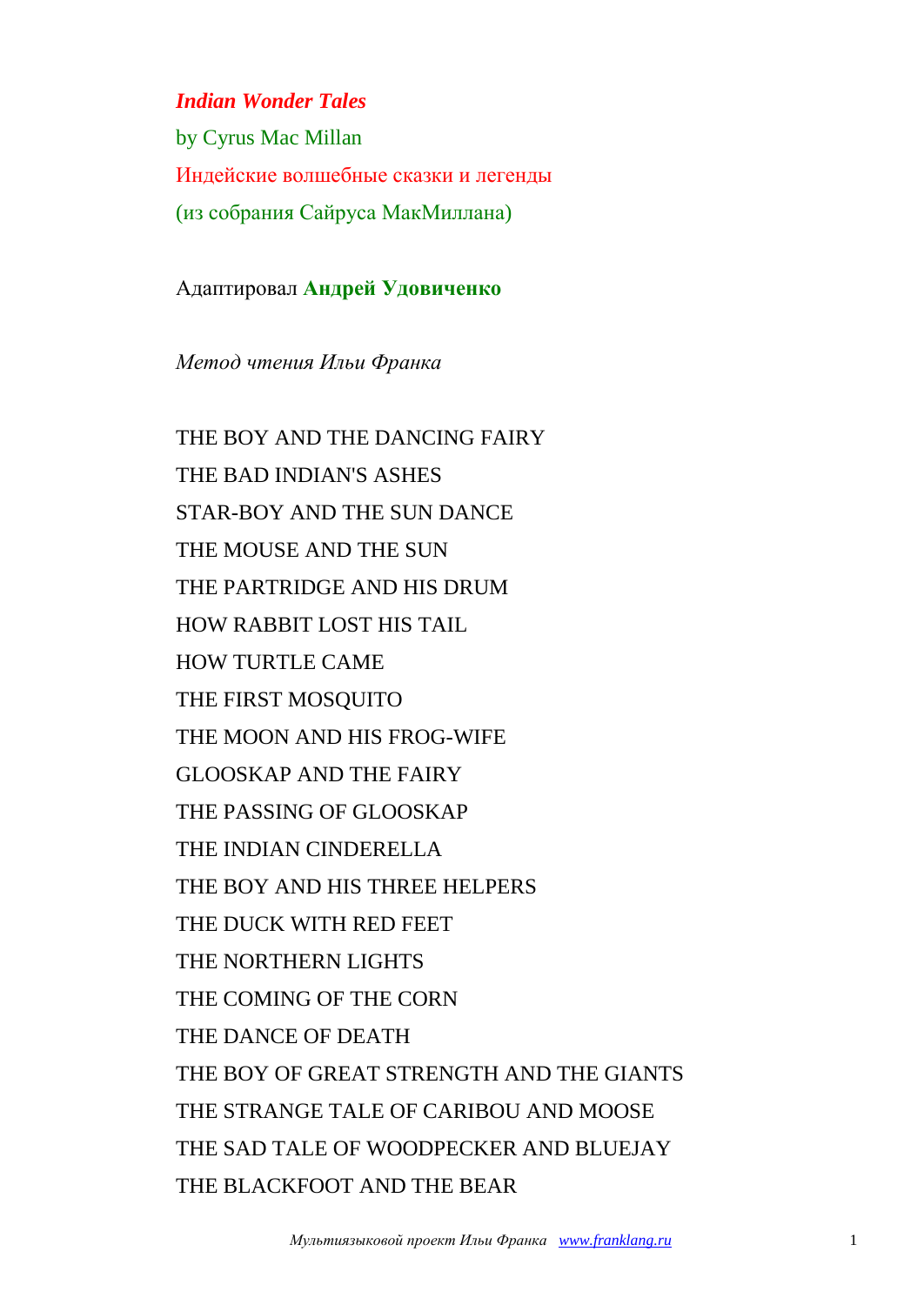#### THE BOY AND THE DANCING FAIRY

#### (МАЛЬЧИК И ПЛЯШУЩИЙ ЭЛЬФ)

LONG ago two Indian boys lived in the Canadian forest with their parents (давным-давно два индейских мальчика жили в лесах Канады со своими родителями). One boy was much older and larger and stronger than the other (один мальчик был гораздо старше, больше и сильнее другого: «чем другой»). He forced his little brother to do all the hard work about the place (он заставлял своего маленького брата делать /по хозяйству/ всю тяжелую работу: «всю тяжелую работу вокруг этого места = в этом месте = в доме и во дворе»). He stole from him all the good things his parents gave him (он крал у него все хорошие вещи, которые давали ему родители; *good — хороший, полезный; to steal — красть, воровать*) and often he beat him until he cried with pain (и частенько бил его так, что тот плакал от боли: «до тех пор, пока тот /не/ плакал от боли»).

forest ['forist], parents ['peər(ə)nts], larger ['lɑ:ʤə], brother ['brʌðə], often  $['of(\theta)n]$ 

LONG ago two Indian boys lived in the Canadian forest with their parents. One boy was much older and larger and stronger than the other. He forced his little brother to do all the hard work about the place. He stole from him all the good things his parents gave him and often he beat him until he cried with pain.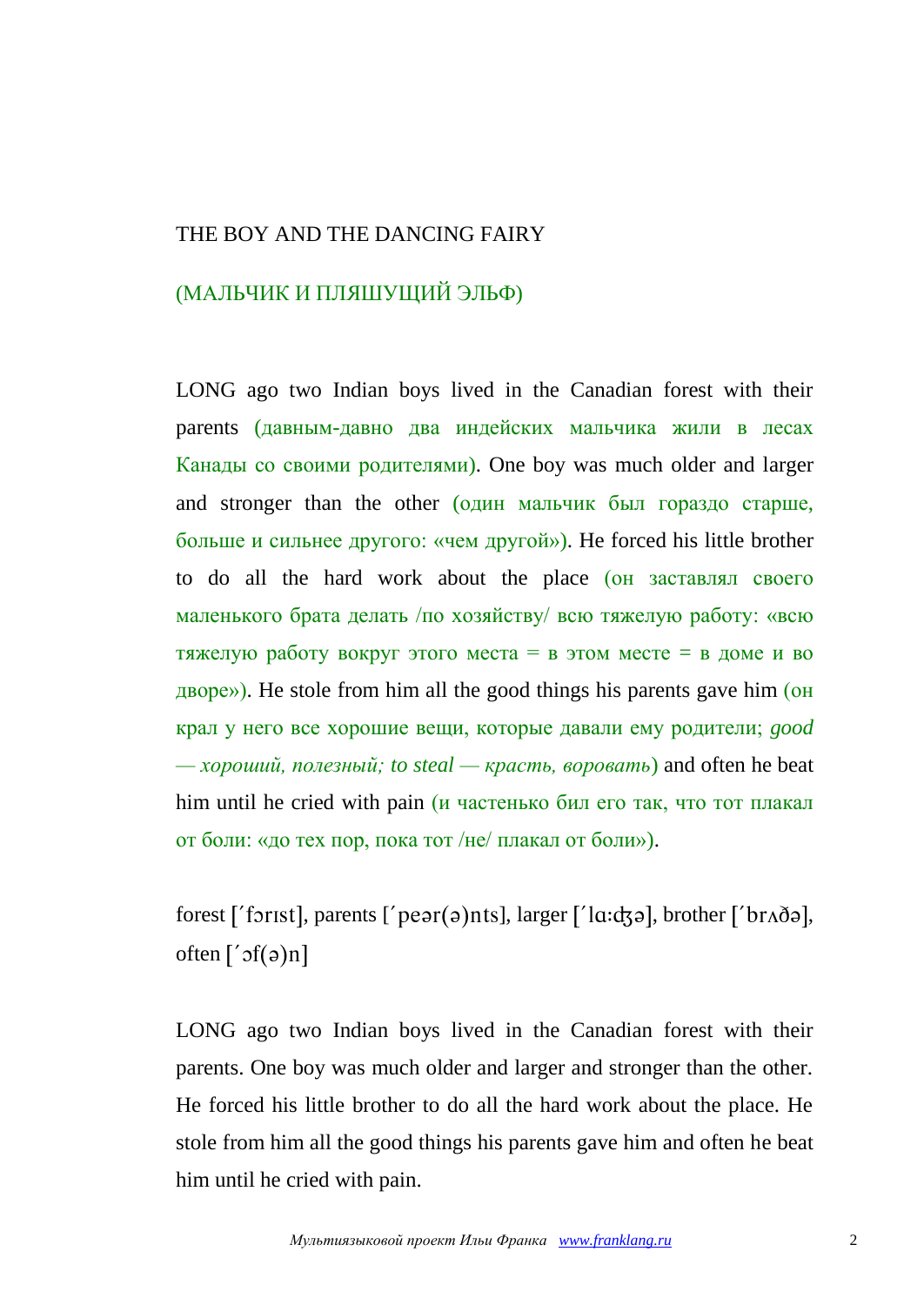If the little boy told his parents of his brother's cruelty (если маленький мальчик рассказывал родителям о жестокости своего брата; *cruel жестокий*), his brother beat him all the harder (брат бил его еще сильнее; *hard — жесткий; напряженно, энергично*), and the little boy found that it was more to his comfort not to complain (и малыш понял, что для него лучше не жаловаться; *to find — находить, обнаруживать; comfort — утешение, успокоение, комфорт*) But at last he could stand the cruelty no longer (но в конце концов он не мог больше: «дольше» выдерживать эту жестокость), and he decided to run away from home (и он решил убежать из дома; *to run away убегать: «бежать прочь»*). So one morning he took his bow and arrows and an extra pair of moccasins (поэтому однажды утром он взял свой лук, стрелы и запасную пару мокасин; *extra добавочный, дополнительный*), and set out alone to seek his fortune and to find a kinder world (и отправился в одиночку искать свое счастье и /чтобы/ найти более добрый мир; *fortune — счастье, фортуна, удача; состояние /имущество, собственность/*).

cruelty ['krualtı], found [faund], comfort ['kʌmfat], decide [d1'said], extra ['ekstra], pair ['peə], moccasins ['mɔkəsɪnz], fortune ['fɔ:tʃən]

If the little boy told his parents of his brother's cruelty, his brother beat him all the harder, and the little boy found that it was more to his comfort not to complain. But at last he could stand the cruelty no longer, and he decided to run away from home. So one morning he took his bow and arrows and an extra pair of moccasins, and set out alone to seek his fortune and to find a kinder world.

Although the boy was small and young (хотя мальчик был маленьким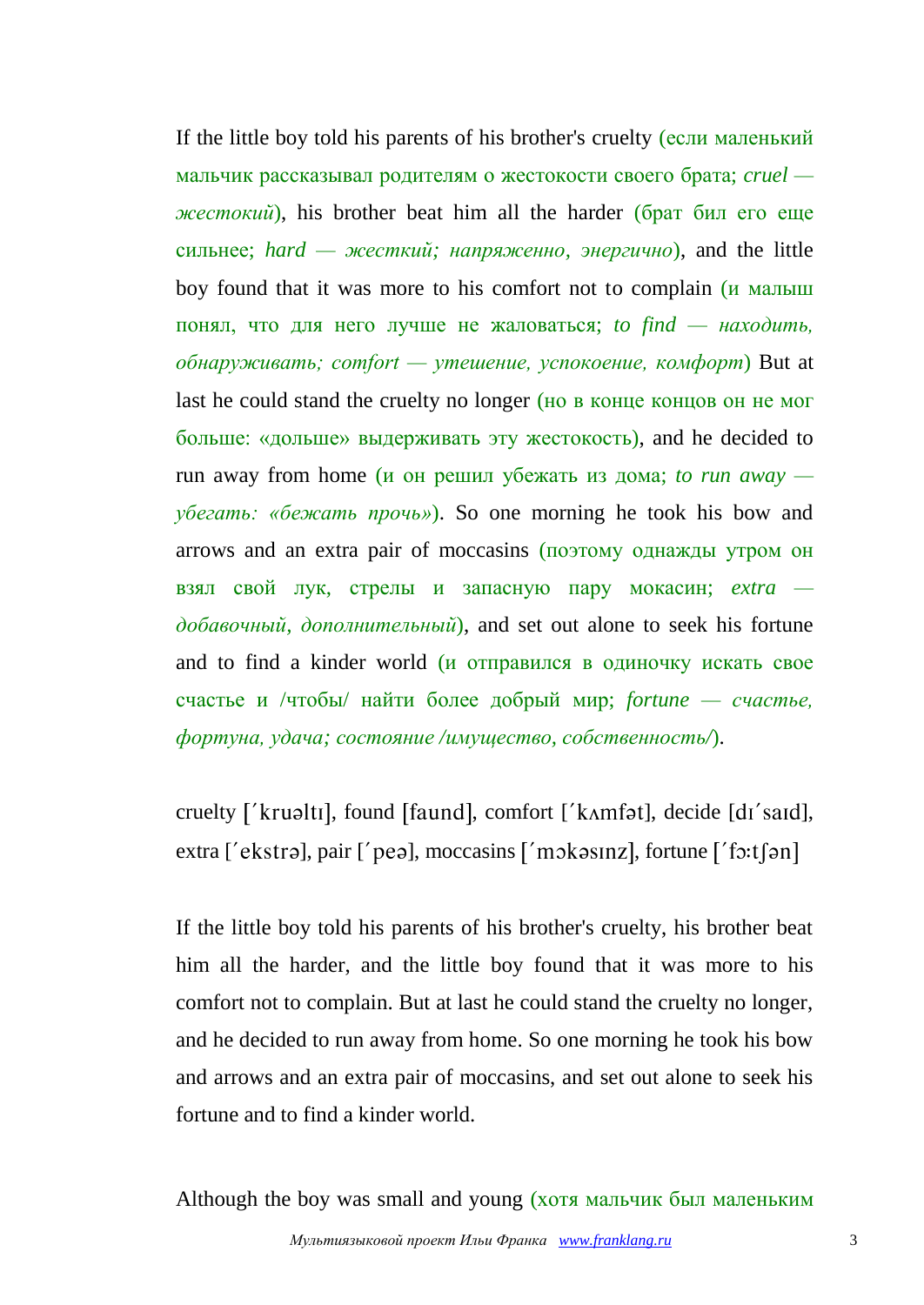и юным; *young — молодой, юный*), he could run very fast (он умел очень быстро бегать). He could run so fast that when he shot an arrow from his bow (он мог бежать так быстро, что когда выпускал стрелу из своего лука; *to shot — стрелять*), he could outstrip the arrow in its flight (он мог обогнать ее в полете; *to outstrip — обгонять, обходить, опережать, перегонять*). So he ran along very quickly (итак, он бежал очень быстро), and when night came on he was very far from home (и когда пришла = *настала* ночь, он был уже очень далеко от дома).

small [smo:], fast [fa:st], outstrip [aut'strip], flight ['flait], night  $[ 'nart ]$ 

Although the boy was small and young, he could run very fast. He could run so fast that when he shot an arrow from his bow, he could outstrip the arrow in its flight. So he ran along very quickly, and when night came on he was very far from home.

He was lonely, too (но ему было еще и одиноко), for he thought of the bright warm camp fires in the twilight at home (потому что он думал о доме, о горящих в сумерках ярких жарких кострах; *to think думать; warm — теплый; camp — лагерь*), and of his father and mother (и о своих отце и матери), and he wished he was back again in his own soft bed (и ему хотелось вернуться в свою мягкую постель: «он желал быть обратно снова в своей собственной мягкой постели»). He was frightened too by the strange noises (он был к тому же напуган странными шумами), and every sound startled him  $(u)$ каждый шорох заставлял его вздрагивать; *sound — звук; to startle —*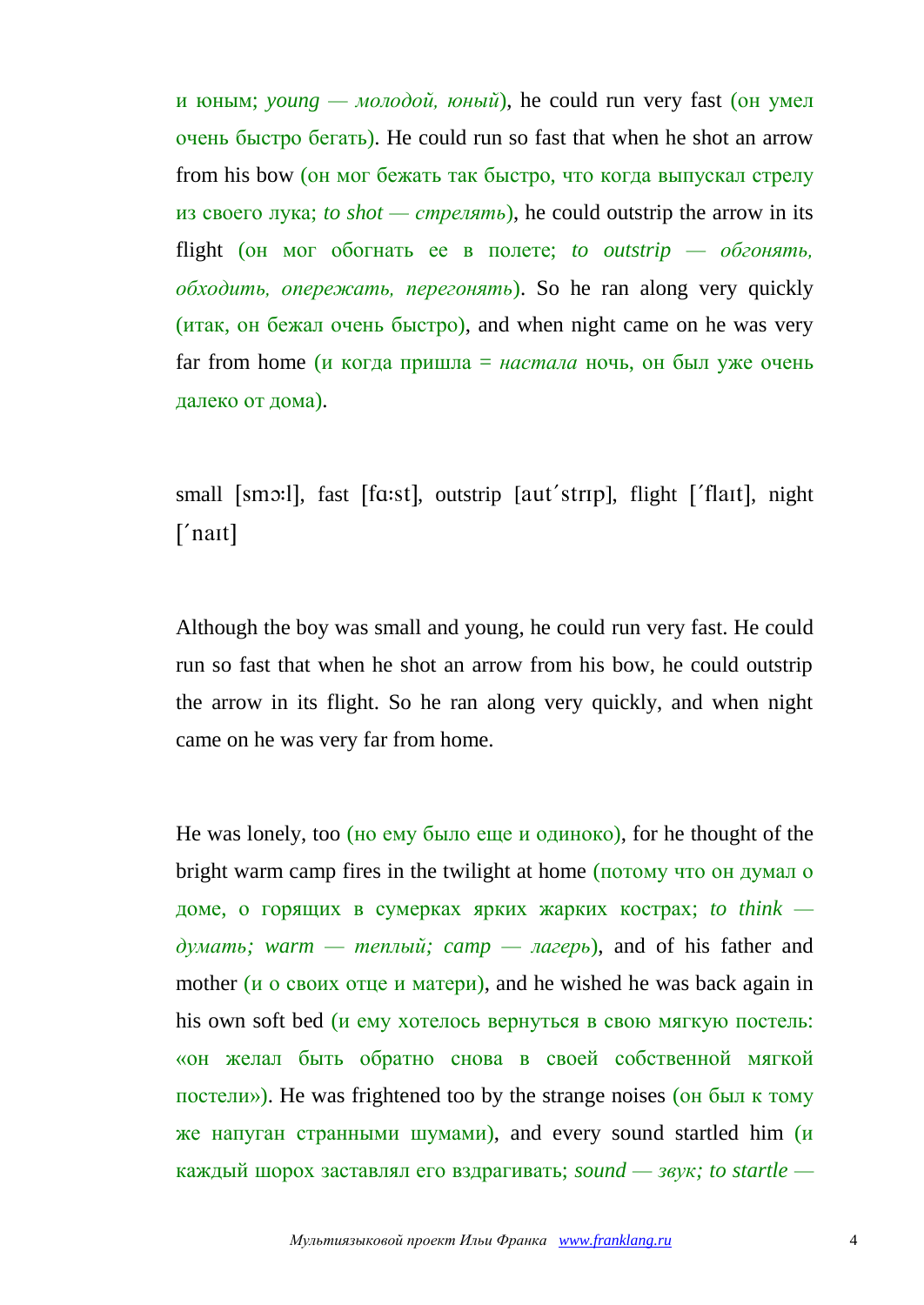*испугать, заставить вздрогнуть*).

lonely ['launli], thought  $[\theta x$ : degree  $[\theta x]$ , strange  $[\theta x]$ , noise  $[$ 'noiz], sound  $[$ 'saund], startle  $[stat!]$ 

He was lonely, too, for he thought of the bright warm camp fires in the twilight at home, and of his father and mother, and he wished he was back again in his own soft bed. He was frightened too by the strange noises, and every sound startled him.

At last when he was about to cry in his loneliness (наконец, когда он был готов заплакать от своего одиночества; *to be about to do smth. собираться что-либо сделать; lonely — одинокий*), an old man came along (откуда ни возьмись появился старичок; *to come along — /неожиданно/ приходить*). The man was very old but he had a kindly face (человек этот был очень старым, но у него было доброе лицо), all wrinkled and weather-beaten (все морщинистое и обветренное; *wrinkle — морщина; weather — погода; непогода, шторм; beaten побитый; to beat — бить*), and twinkling eyes that told of a merry heart (и искрящиися глаза, которые говорили о добром сердце; *to twinkle — мерцать, мигать, блестеть, сверкать*). "Hello," he said to the boy (привет, сказал он мальчику), "where are you from, and where are you going (откуда ты и куда идешь)?"

loneliness ['launlinas], kindly ['kaindli], weather-beaten  $\ulcorner$  wede bi:tn]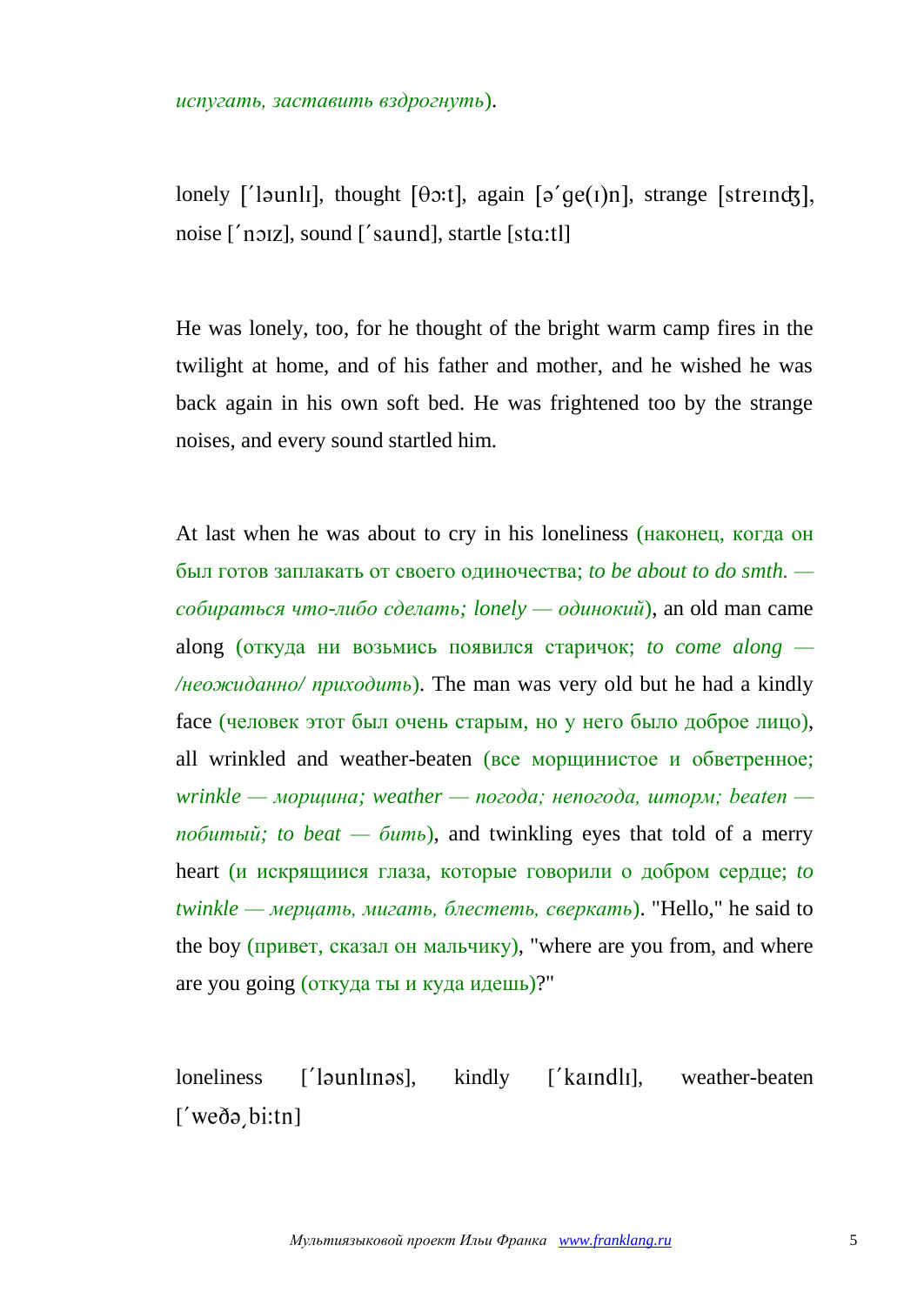At last when he was about to cry in his loneliness, an old man came along. The man was very old but he had a kindly face, all wrinkled and weather-beaten, and twinkling eyes that told of a merry heart. "Hello," he said to the boy, "where are you from, and where are you going?"

"I have come a long way (я пришел издалека: «я пришел долгим путем»)," said the boy, "and I am very tired and lonesome and far from home (и я очень устал, и одинок, и далеко от дома), and I don't know where I am going  $(\mu \bar{x})$  не знаю, куда иду). I am looking for a pleasant land (я ищу землю, где бы хорошо жилось: «приятную землю»; *to look for smth. — искать что-либо*)." "You look like a good boy (похоже, ты — хороший мальчик; *to look — выглядеть, казаться*)," said the old man (сказал старик); "you say you have come a long way (ты говоришь, что пришел издалека), but I have come much farther than you, and from a very pleasant place (но я пришел из места, которое гораздо дальше, и это — очень славное место: «я пришел гораздо дальше, чем ты, и из очень приятного места»; *pleasant приятный, радостный, милый, доставляющий наслаждение, радость*).

lonesome ['launsam], pleasant [pleznt], heart [hɑ:t], long [lɔŋ], farther  $[$  fa: $\delta$ ə]

"I have come a long way," said the boy, "and I am very tired and lonesome and far from home, and I don't know where I am going. I am looking for a pleasant land." "You look like a good boy," said the old man; "you say you have come a long way, but I have come much farther than you, and from a very pleasant place.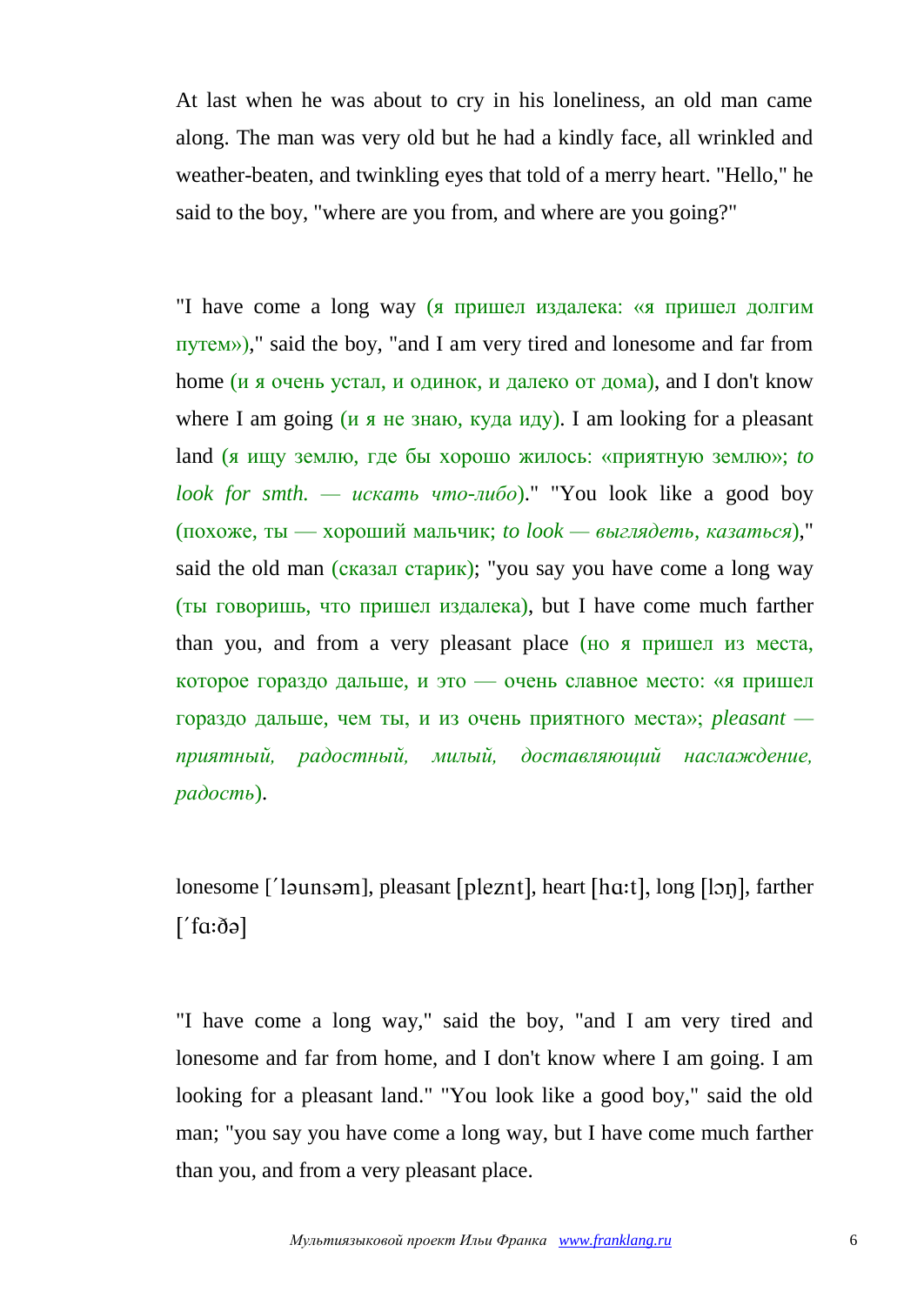When I began my journey I was young like you (когда я начал мое путешествие, я был таким же молодым, как ты; *to begin начинать*). I have never stopped (я никогда не останавливался), and now you see that I am very old and bent and wrinkled (и теперь, ты видишь, я очень стар, согбен и сморщен), while there is not a line in your face (тогда как на твоем лице нет и морщинки; *line — линия, черта, штрих*). I have travelled a very long road (я прошел очень длинный путь: «дорогу»), the road of Long Life (путь Долгой Жизни)." Then the boy said (тогда мальчик сказал; *then — тогда, потом, затем*), "I want to go to the place you came from, since it is pleasant (я хочу пойти туда, откуда ты пришел, раз это место так прекрасно; *pleasant — приятный*)."

journey  $[4\pi 3\pi]$ , young  $[\text{tan}], \text{winkled [rnkld]}, \text{travel [travl]},$ pleasant [pleznt]

When I began my journey I was young like you. I have never stopped, and now you see that I am very old and bent and wrinkled, while there is not a line in your face. I have travelled a very long road, the road of Long Life." Then the boy said, "I want to go to the place you came from, since it is pleasant."

But the old man answered (но старик отвечал), "You can never reach it (ты никогда не сможешь добраться туда; *to reach — достигать, доходить*); it is the Land of Youth (это — Страна Юности); the Childhood Land (Страна Детства), men call it (/так/ люди называют ее), and those who leave it never go back (и те, кто покидают ее,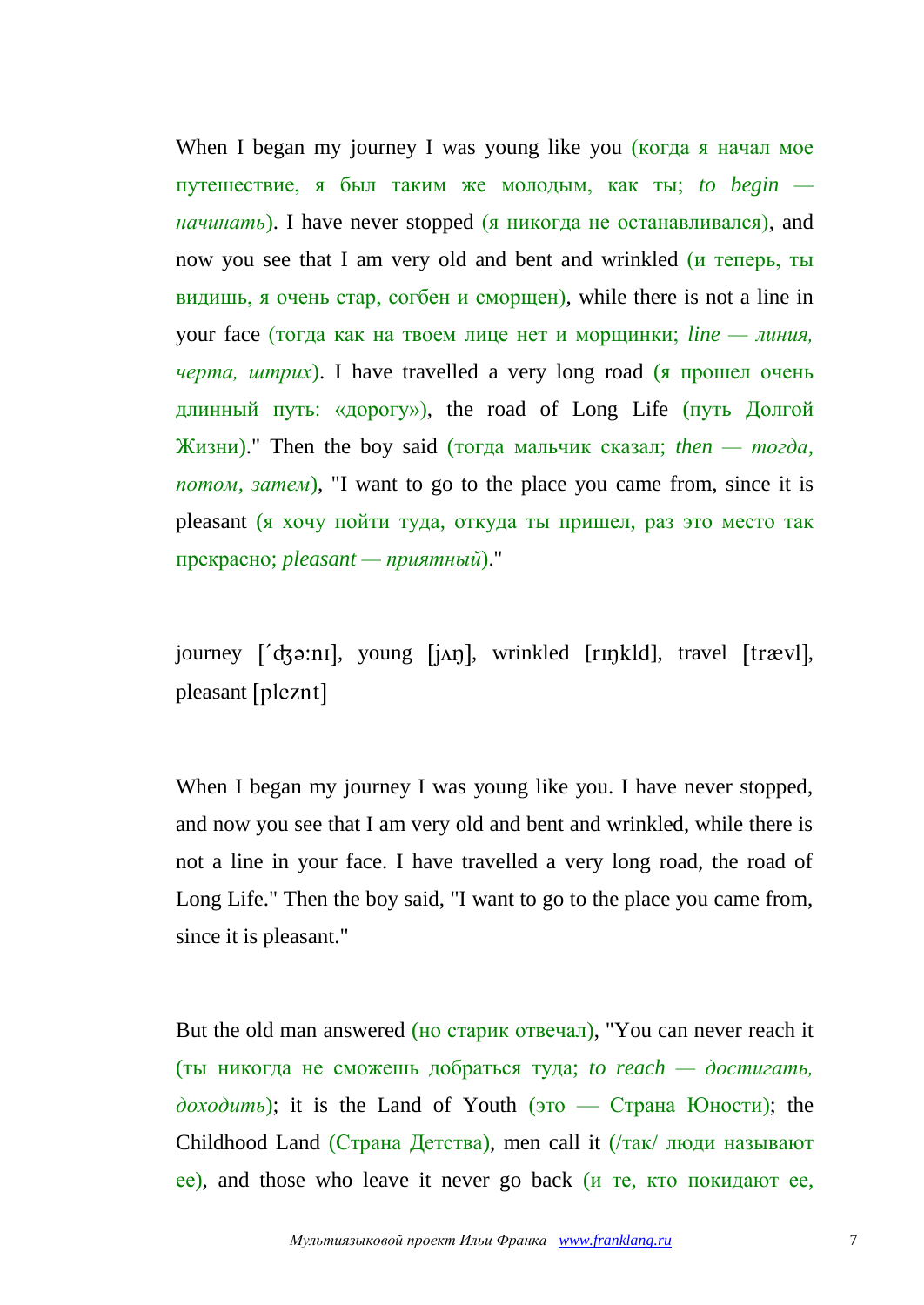никогда туда не возвращаются). It is a land of wonderful sights and sounds and dreams (это страна удивительных пейзажей, звуков и снов; *sight — вид, зрелище, образ*). It can be reached only from the road on the other side (к ней можно добраться только по дороге с другой стороны) you have passed that road (ты прошел мимо этой дороги) and it is too late for you now to go back to it (и теперь тебе слишком поздно туда возвращаться)."

youth , those [ ], wonderful , sight , road [raud], other  $['\Lambda\delta a]$ 

But the old man answered, "You can never reach it; it is the Land of Youth; the Childhood Land, men call it, and those who leave it never go back. It is a land of wonderful sights and sounds and dreams. It can be reached only from the road on the other side; you have passed that road and it is too late for you now to go back to it."

Then they were silent for a long time (потом они долго молчали; *silent — молчаливый, хранящий молчание, безмолвный; time — время*), and the boy looked at the old man and wondered (мальчик смотрел на старика и удивлялся). He saw that the old man's shoes were worn out from his long journey (он увидел, что башмаки старика были стоптаны от долгого путешествия; *to wear out — изнашиваться*) and that his feet were sore and weary  $(a \text{ HOTM})$  - истерзаны и утомлены; *sore — больной, болезненный, чувствительный, воспаленный; weary — усталый, изнуренный, утомленный*). So he gave him the extra pair of moccasins he carried (поэтому он отдал ему запасную пару мокасин, которые у него были с собой: «которые он нес»; *extra —*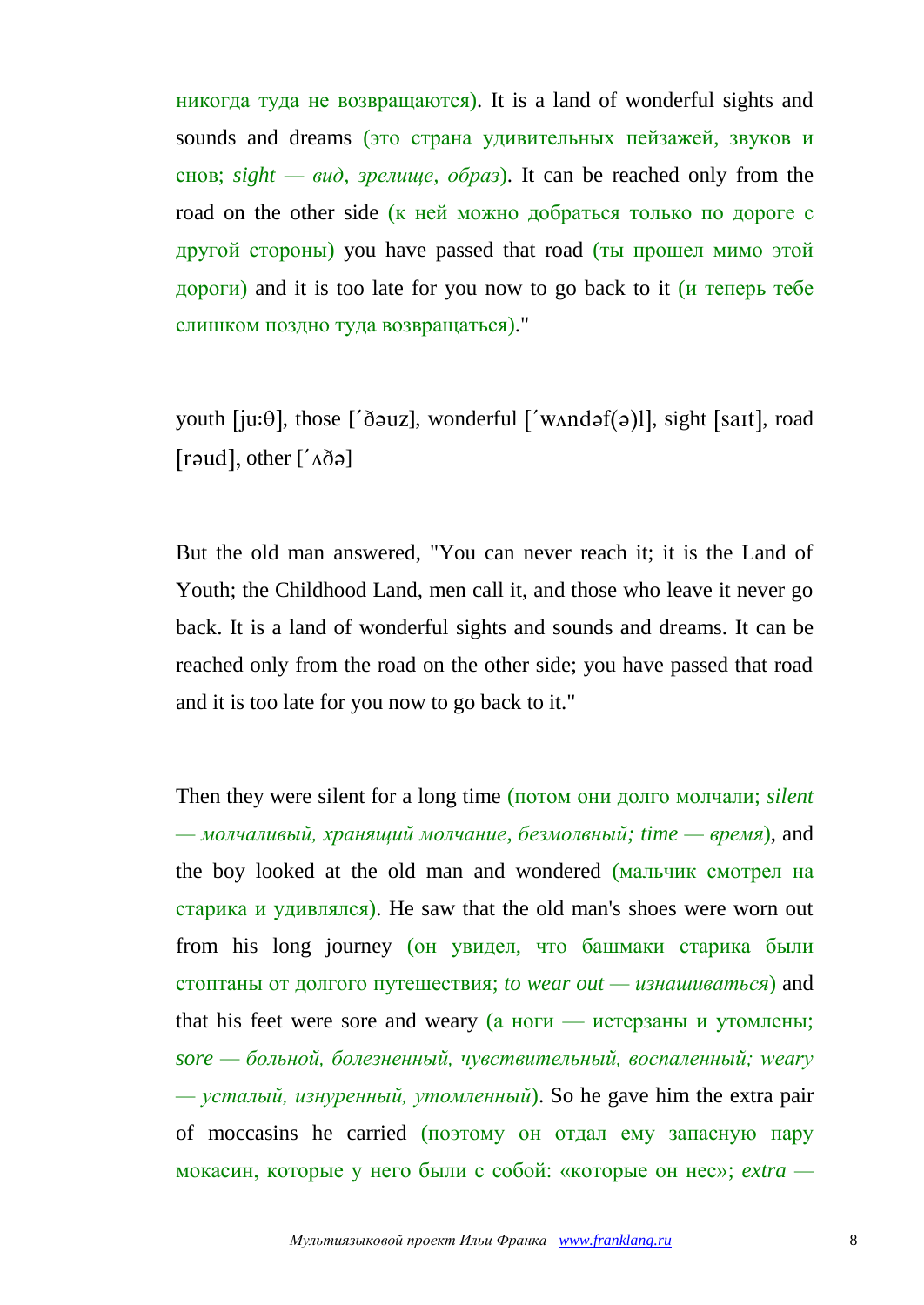*добавочный, дополнительный*).

wonder ['wanda], weary ['wiari], pair [pea], moccasins ['mokasinz], carry ['kærı]

Then they were silent for a long time, and the boy looked at the old man and wondered. He saw that the old man's shoes were worn out from his long journey and that his feet were sore and weary. So he gave him the extra pair of moccasins he carried.

The old man very thankful (старик был очень благодарен). He gave the boy a little box he had in his pocket and he said (он дал мальчику маленькую коробочку, которая была у него в кармане, и сказал), "Take this box (возьми эту коробочку); you will find it will help you in times of need (ты увидишь, она поможет тебе в тяжелые времена; *to find — находить, обнаруживать; need — нужда, необходимость*), and it will be useful to you in your travels (и пригодится тебе в путешествиях; *useful — полезный, пригодный*). I am near the end of my journey (мое же путешествие близится к завершению; *near близко, около, поблизости, недалеко*), and I shall need it no more (и она мне больше не понадобится). You have a long journey before you (у тебя впереди долгое путешествие)." The boy put the box in his pocket and lay down to sleep (мальчик положил коробочку в карман и лег спать; *to lie down — ложиться*). Then the old man went on his way (затем старик пошел своей дорогой), and the boy never saw him again (и мальчик уже никогда его не видел; *to see — видеть*).

thankful  $[\theta \infty]$ kf(a)l, pocket ['pɔkɪt], travel [tr $\infty$ vl], again  $[\theta' \circ (\theta)$ n]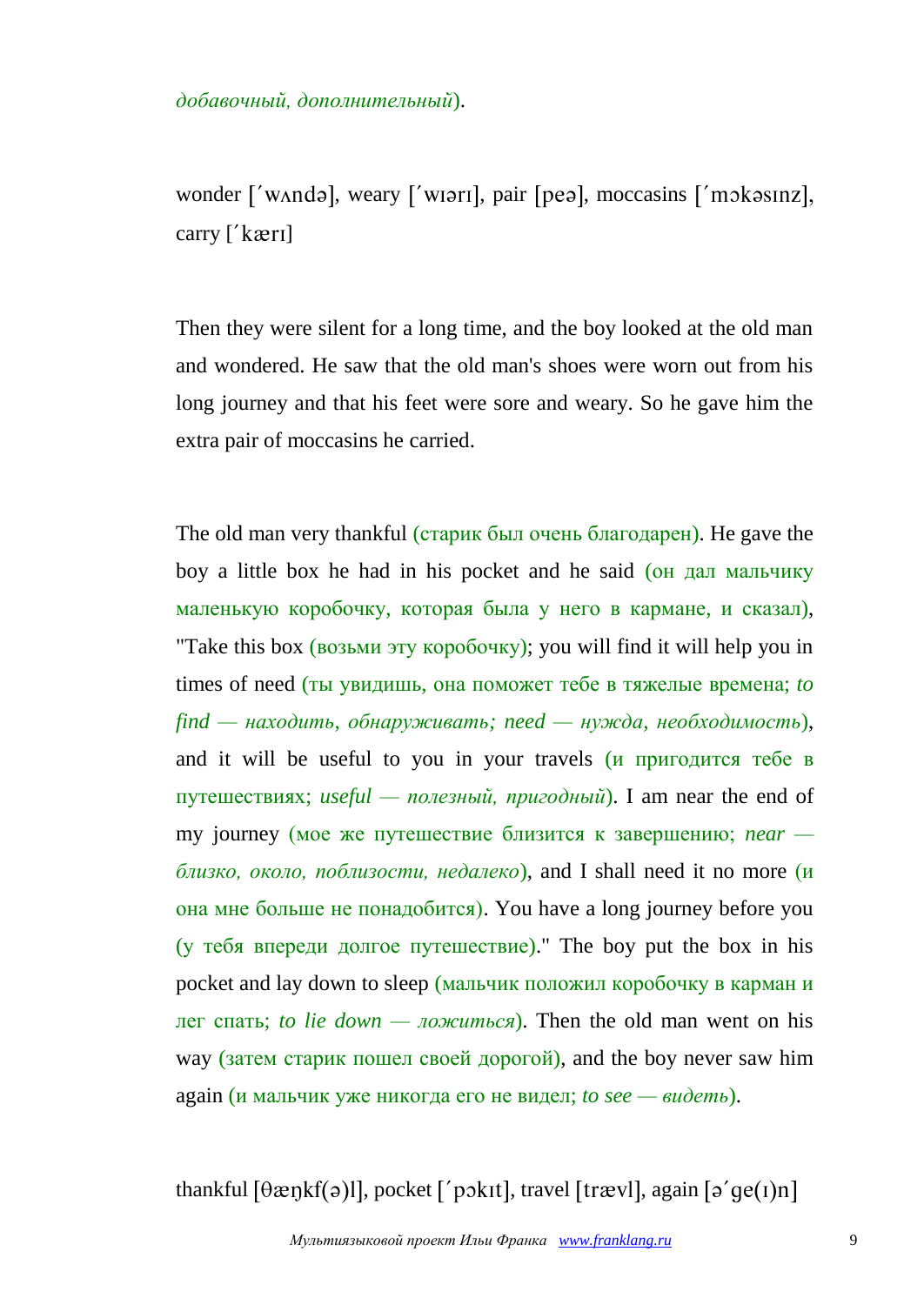The old man very thankful. He gave the boy a little box he had in his pocket and he said, "Take this box; you will find it will help you in times of need, and it will be useful to you in your travels. I am near the end of my journey, and I shall need it no more. You have a long journey before you." The boy put the box in his pocket and lay down to sleep. Then the old man went on his way, and the boy never saw him again.

The next morning (на следующее утро), before the boy began his day's journey (прежде чем снова отправиться в путешествие; *to begin начинать; day — день*), he wondered what was in the box (он заинтересовался/задался вопросом, что было в коробке) the old man had given him (которую дал ему старик). He took it out and opened it (он вынул ее и открыл; *to take out — вынимать*). Inside was a little man no bigger than his own thumb (внутри был маленький человечек с палец ростом: «не больше его большого пальца»), dancing as hard as he could (который вовсю отплясывал: «пляшущий изо всех сил»). As soon as the cover was opened and light entered the box (как только крышка открылась, и в коробку попал свет; *to enter — входить*), the little man stopped dancing (человечек прекратил плясать) and called to the boy (и обратился к мальчику), "What do you want (что ты хочешь)?"

wonder  $\lceil \n\rangle$  wandal, thumb  $\lceil \frac{\theta_{\text{AM}}}{\theta_{\text{am}}} \rceil$ , dancing  $\lceil \n\rceil$  da:nsin l, cover  $\lceil \n\rceil$  kaval

The next morning, before the boy began his day's journey, he wondered what was in the box the old man had given him. He took it out and opened it. Inside was a little man no bigger than his own thumb, dancing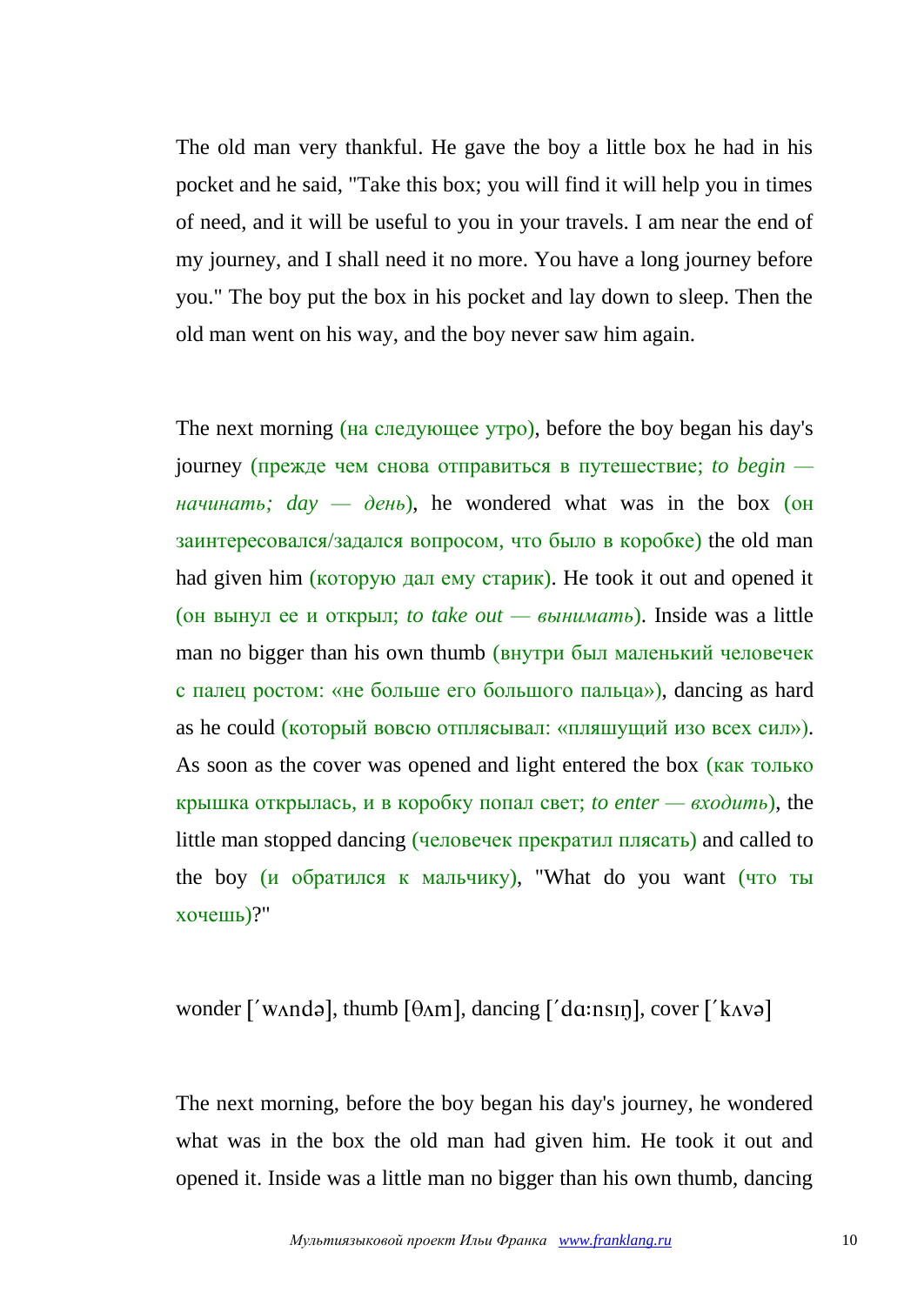as hard as he could. As soon as the cover was opened and light entered the box, the little man stopped dancing and called to the boy, "What do you want?"

The boy knew then (так мальчик узнал; *to know — знать*) that the old man had given him a little fairy (что старик дал ему маленького эльфа; *fairy — фея, эльф*) to help him in his need (чтобы тот помогал, если он попадет в беду; *need — необходимость, надобность, ). He closed the box and answered (он закрыл коробку и* ответил), "I wish to be carried far away to a beautiful land (желаю перенестись: «быть перенесенным» в далекую прекрасную страну) where I can get a lovely girl for a comrade (где я смогу встретить прекрасную девушку, которая бы стала мне другом; *to get получить, достать; comrade — товарищ, друг*), for I am very lonely (потому что мне очень одиноко)." At once darkness came upon him and he slept (тотчас на него опустилась темнота = *вокруг него стемнело*, и он уснул; *to sleep — спать*).

# beautiful ['bju:təfəl], lovely ['lʌvlɪ], comrade ['kɔmreɪd]

The boy knew then that the old man had given him a little fairy to help him in his need. He closed the box and answered, "I wish to be carried far away to a beautiful land where I can get a lovely girl for a comrade, for I am very lonely." At once darkness came upon him and he slept.

When he awoke he found he had been asleep but a few seconds (когда он проснулся, то обнаружил, что проспал: «был спящим» всего лишь несколько секунд; *to awake — просыпаться*), but he was now in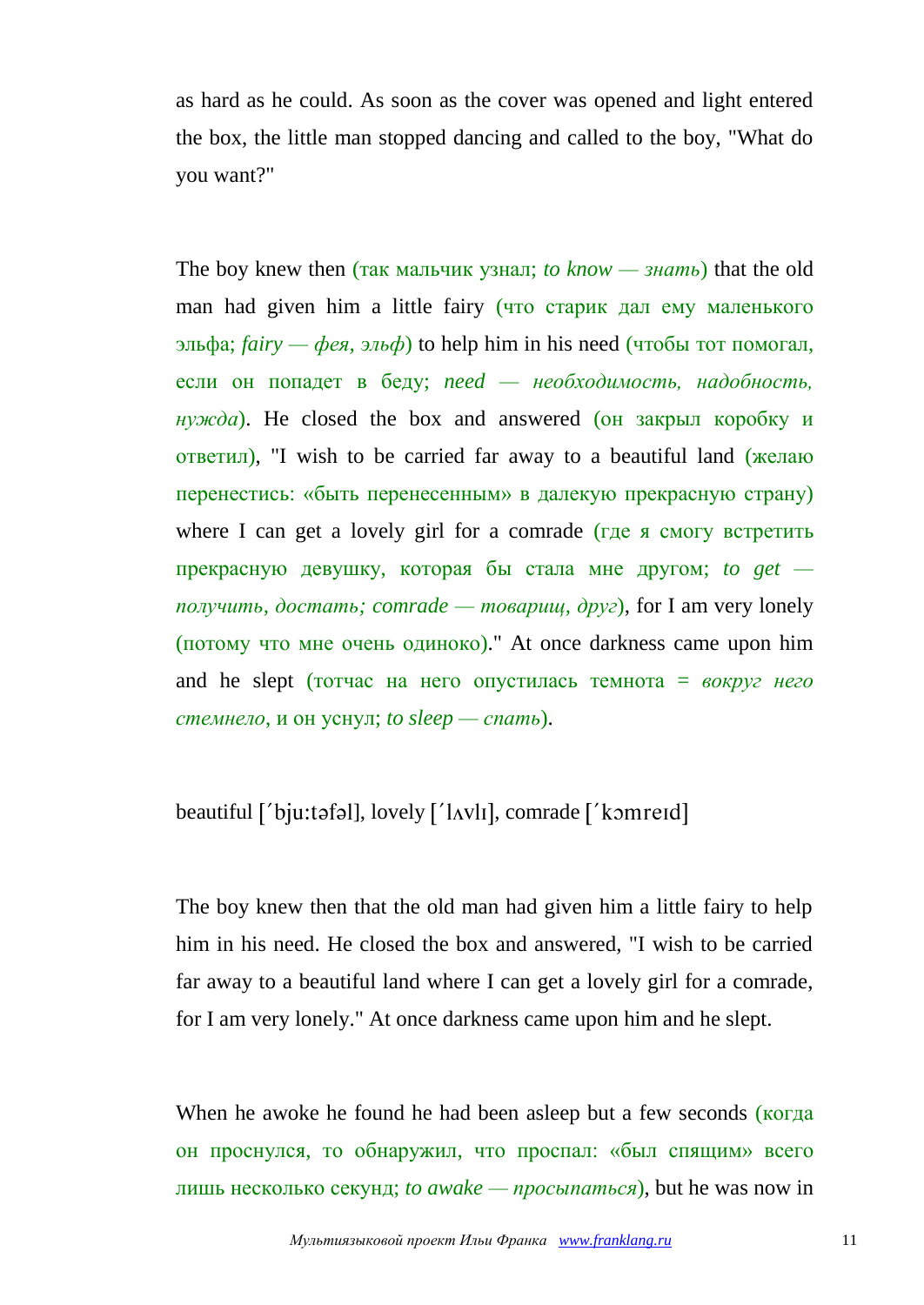a large village in a beautiful land (но теперь он был в какой-то большой деревне в прекрасной стране; *land — земля, страна*). It was a land of trees and flowers and wonderful streams (это была страна деревьев, цветов и чудесных рек; *stream — поток, река, ручей, струя, течение*), where many birds were singing (наполненная пением многочисленных птиц: «где пели многочисленные птицы»). He came to a house on the border of the village and entered it (OH пришел к дому на окраине деревни и вошел в него; *border граница, край, кромка*). Inside was a very old woman (внутри была очень старая женщина); she was the only person in the house  $(u)$ больше никого в доме не было: «она была единственным человеком в доме»).

## second  $\lceil$ 'sek(a)nd], village  $\lceil$ 'vilidz], wonderful  $\lceil$ 'w $\land$ ndaf(a)l]

When he awoke he found he had been asleep but a few seconds, but he was now in a large village in a beautiful land. It was a land of trees and flowers and wonderful streams, where many birds were singing. He came to a house on the border of the village and entered it. Inside was a very old woman; she was the only person in the house.

When she saw the boy (когда она увидела мальчика; *to see видеть*), she began to cry (она начала плакать; *to begin — начинать*). He asked her why she was weeping (он спросил ее, почему она плачет). She answered (она ответила), "I know why you have come here (я знаю, зачем ты пришел сюда). I knew from a dream that you were coming (я узнала из сна, что ты придешь: «приходишь/прибываешь»). You have come to seek a very lovely girl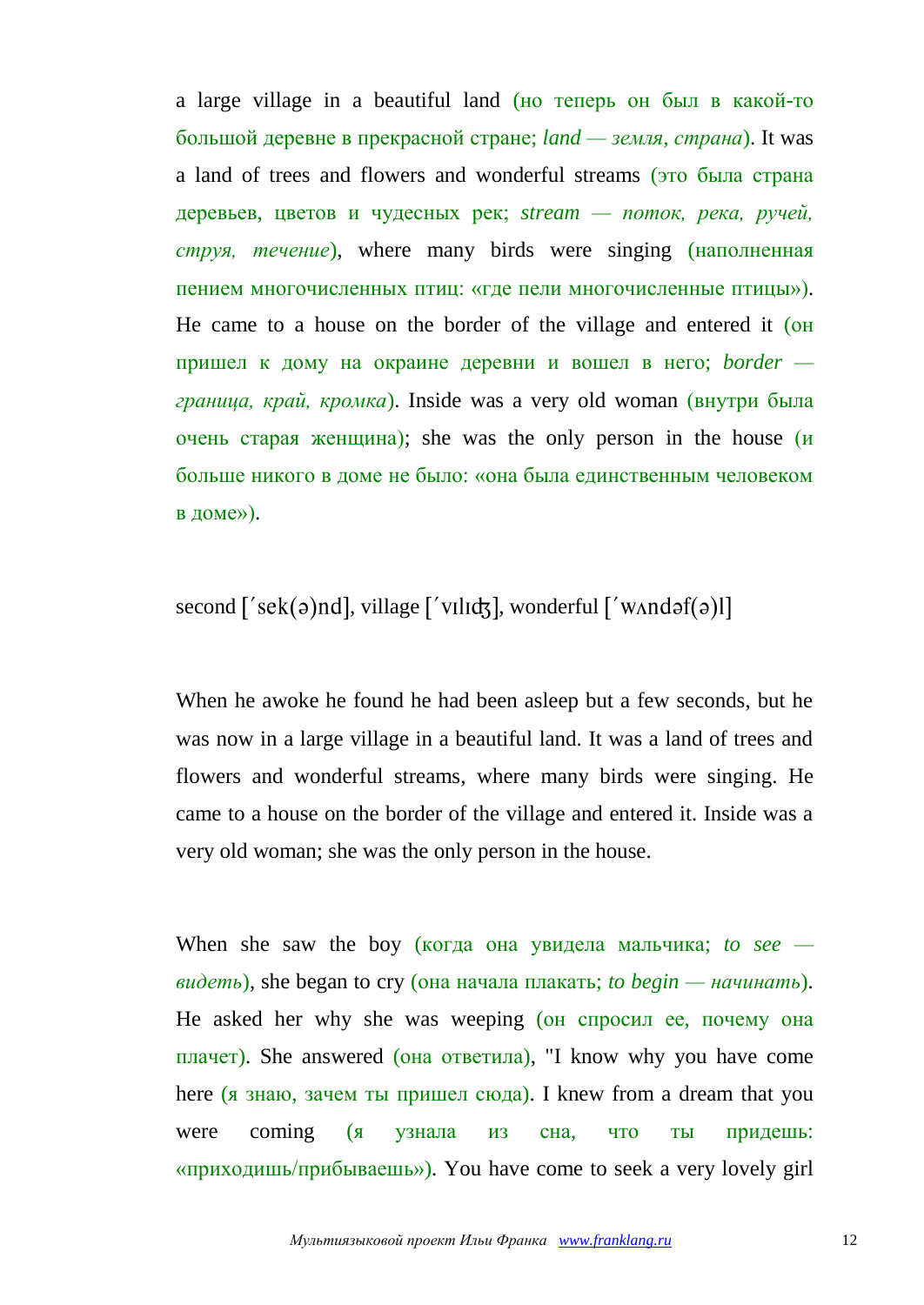as your wife and comrade (ты пришел, чтобы разыскать прекрасную девушку, которая стала бы тебе женой и другом; *lovely — красивый, привлекательный; comrade — друг, приятель, товарищ*). She lives in the village (она живет в этой деревне). Her father is very rich (ее отец очень богат). He is a great Chief (он — великий вождь).

# dream [dri:m], lovely  $[ '$  lovl $]$ , chief  $[$ t $|$ i:f]

When she saw the boy, she began to cry. He asked her why she was weeping. She answered, "I know why you have come here. I knew from a dream that you were coming. You have come to seek a very lovely girl as your wife and comrade. She lives in the village. Her father is very rich. He is a great Chief.

He asks that each man who seeks to win his daughter (он требует, чтобы каждый, кто хочет завоевать сердце его дочери; *to ask просить, спрашивать; to seek — искать; добиваться, стремиться*) must do very hard and dangerous and impossible tasks (выполнял очень трудные, опасные и невозможные задания; *must — должен; danger — опасность*). If they fail they are put to death (если им это не удается, их казнят: «предают смерти»; *to fail — потерпеть неудачу, не исполнить*). The girl has had many suitors (у девушки было много женихов; *suitor — ухажер, почитатель, поклонник*), but all have failed to do her father's tasks (но никому из них не удалось выполнить задания ее отца; *to fail — потерпеть неудачу; не иметь успеха; не исполнить, не сделать*) and all have been killed (и все были убиты). You too will fail and you will surely die (ты тоже потерпишь неудачу и без сомнения умрешь; *surely — конечно, непременно*)."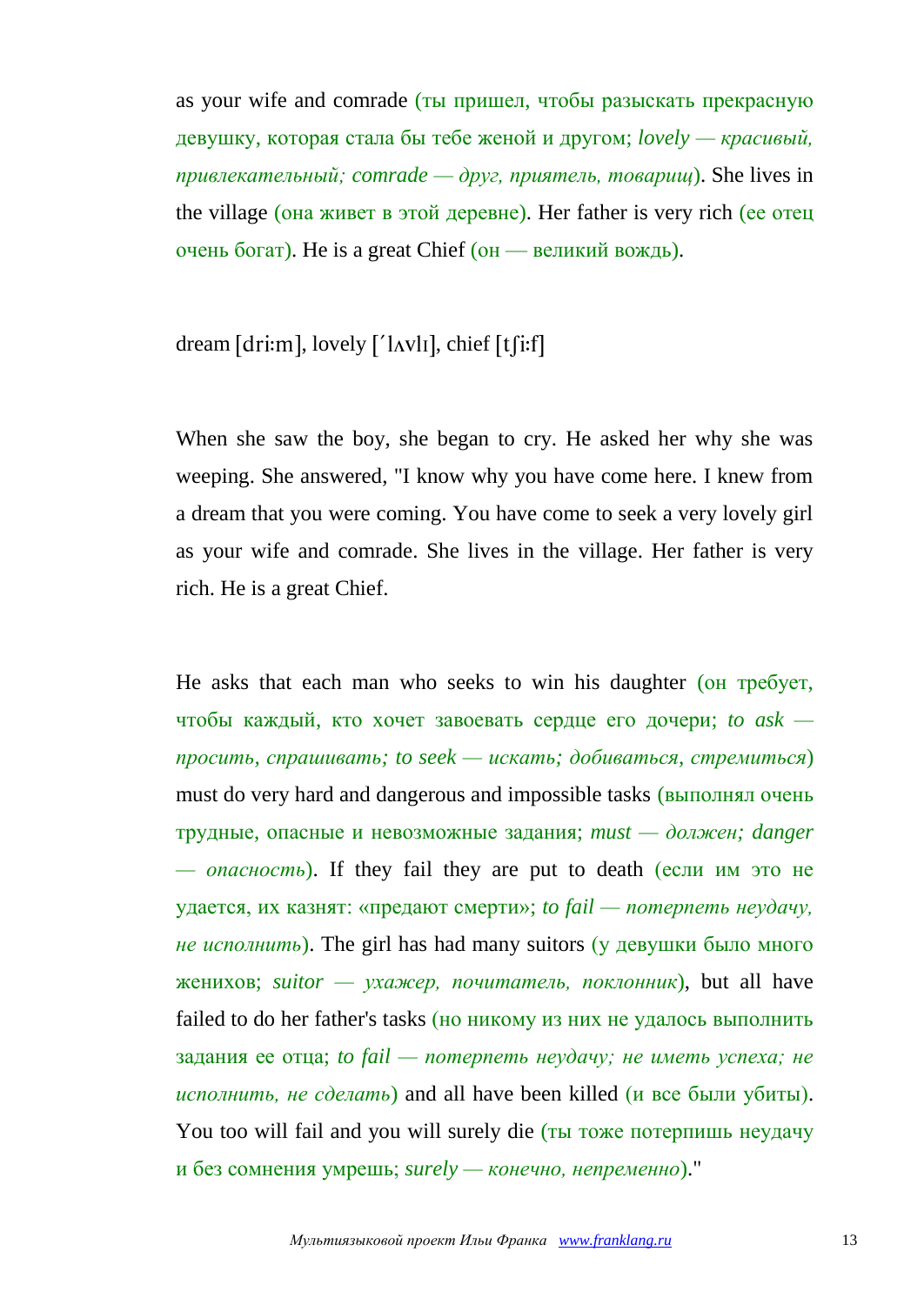daughter  $\lceil \text{d} \cdot \text{d} \cdot \text{d} \cdot \text{d}$ , dangerous  $\lceil \text{d} \cdot \text{d} \cdot \text{d} \cdot \text{d} \cdot \text{d} \cdot \text{d} \cdot \text{d} \cdot \text{d} \cdot \text{d} \cdot \text{d} \cdot \text{d} \cdot \text{d} \cdot \text{d} \cdot \text{d} \cdot \text{d} \cdot \text{d} \cdot \text{d} \cdot \text{d} \cdot \text{d} \cdot \text{d} \cdot \text{d} \cdot \text{d} \cdot \text{d} \cdot \text{d$ task  $[ta:sk]$ , suitor  $['sju:tə]$ 

He asks that each man who seeks to win his daughter must do very hard and dangerous and impossible tasks. If they fail they are put to death. The girl has had many suitors, but all have failed to do her father's tasks and all have been killed. You too will fail and you will surely die."

Then the old woman cried louder than before (после чего старушка заплакала еще громче: «громче, чем раньше»). But the boy said (но мальчик сказал), "I can do any task he sets for me (я могу выполнить любую задачу, которую он передо мной поставит). He cannot kill me (ему не сможет меня убить)." For the boy knew that the dancing fairy would save him (потому что мальчик знал, что пляшущий эльф спасет его; *to know — знать*).

woman ['wuman], louder ['lauda], knew [nju:, nu:], dancing  $['d\alpha:ns\eta]$ 

Then the old woman cried louder than before. But the boy said, "I can do any task he sets for me. He cannot kill me." For the boy knew that the dancing fairy would save him.

Soon the boy went to the Chief's house (вскоре мальчик пошел в дом вождя) to ask him for his lovely daughter (чтобы попросить руки его прекрасной дочери). The Chief told him the conditions on which she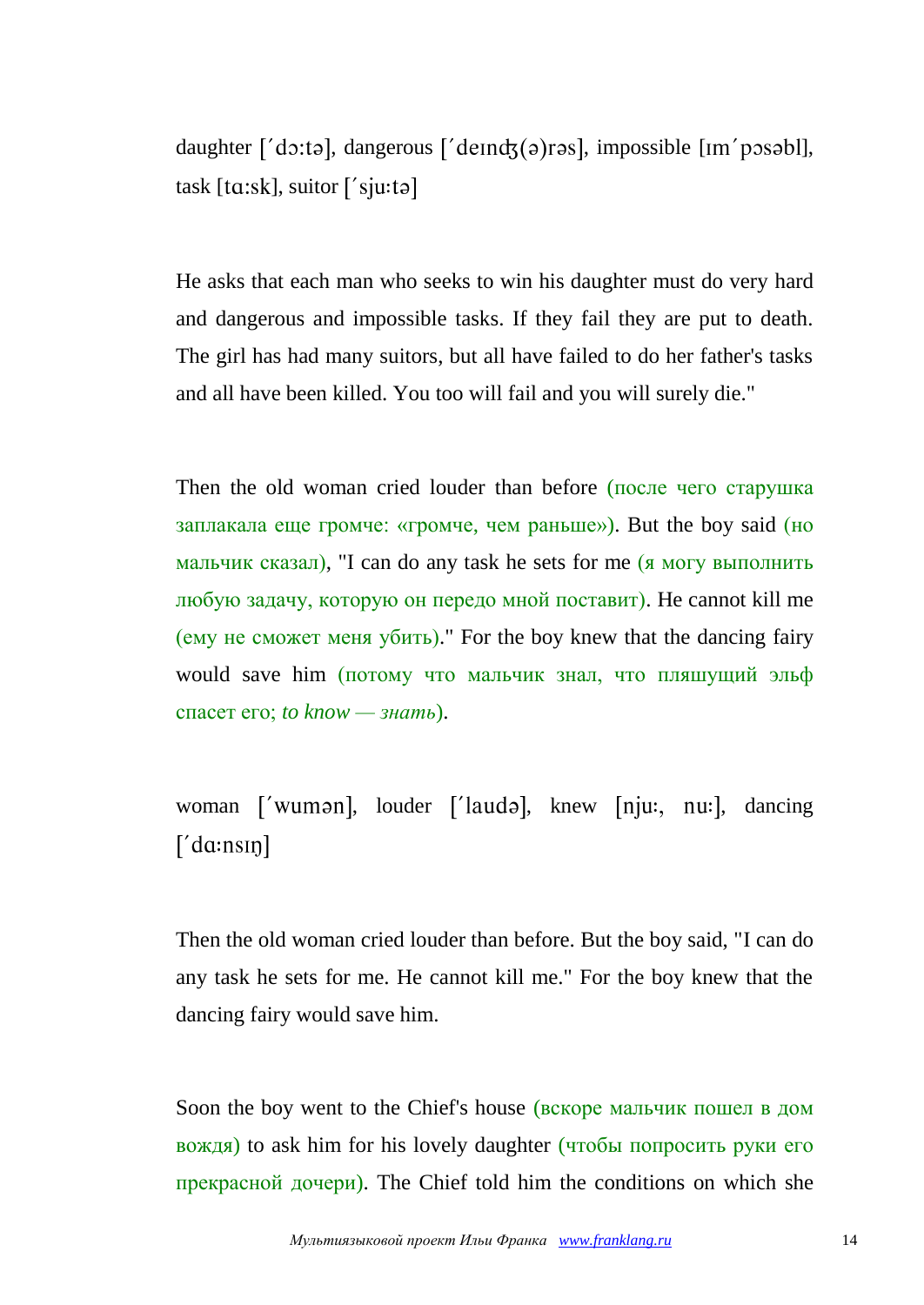could be won (вождь сообщил ему условия, на которых он может ее завоевать: «она может быть добыта»; *to tell — говорить; to win побеждать, выигрывать; добиться, получить*). He said that all her suitors had to try to do hard tasks (он сказал, что все ее ухажеры должны попытаться выполнить тяжелые задания). If they failed they were put to death (если они не справятся, их казнят); the suitor who succeeded should win his daughter (тот жених, которому это удастся, получит его дочь).

lovely [' $\lceil \Delta v \rceil$ ] daughter ['do:tə], condition [kən'dɪ $\lceil (\sigma) \rceil$ ], won [won], suitor  $\lceil$ 'sju:ta], succeed  $\lceil$ sak'si:d]

Soon the boy went to the Chief's house to ask him for his lovely daughter. The Chief told him the conditions on which she could be won. He said that all her suitors had to try to do hard tasks. If they failed they were put to death; the suitor who succeeded should win his daughter.

The boy agreed to do as he wished (мальчик согласился сделать, как он хочет = выполнить его желание; *to wish — желать, хотеть*). The Chief said (вождь сказал), "The mountain before my house keeps me from seeing the sun in the mornings (эта гора перед моим домом загораживает мне солнце по утрам; *to keep from doing smth. удерживать от того, чтобы сделать что-либо*). You must take it away (ты должен убрать ее) before you can win my daughter (прежде, чем сможешь получить мою дочь). If you fail you shall be put to death (если тебе это не удастся, тебя казнят)." The boy said he would take away the mountain that night (мальчик сказал, что он уберет гору этой ночью), but the Chief did not think he could do it (но вождь не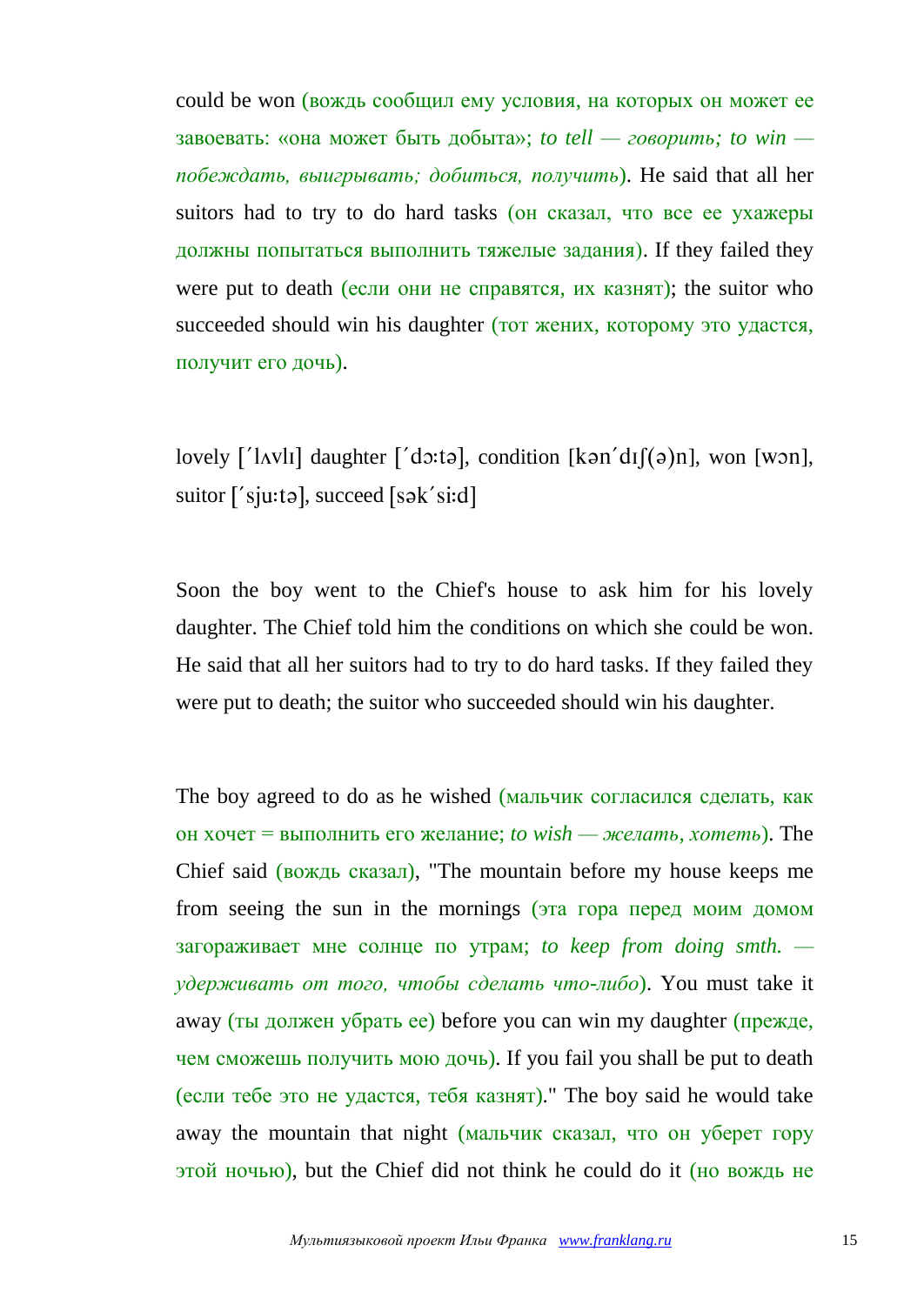думал, что он способен на это).

mountain ['mauntin], before [bi'fɔ:], daughter ['dɔ:tə], death [ $de\theta$ ], night [nait]

The boy agreed to do as he wished. The Chief said, "The mountain before my house keeps me from seeing the sun in the mornings. You must take it away before you can win my daughter. If you fail you shall be put to death." The boy said he would take away the mountain that night, but the Chief did not think he could do it.

That night when all the village was asleep (в ту ночь, когда вся деревня спала) the boy went to the foot of the mountain (мальчик пошел к подножию горы; *foot — ступня, лапа; подножие, основание*). It was a high granite hill (это был высокий гранитный холм), with great trees growing on its top (с огромными деревьями, растущими на вершине). The boy took out his box and opened it (мальчик достал свою коробочку и открыл ее). The little fairy was dancing as hard as he could (маленький эльф плясал изо всех сил: «так упорно, как мог»), but when he saw the light he stopped and said (но как только увидел свет, он остановился и сказал), "What do you want (что тебе угодно)?" And the boy said (и мальчик сказал), "I want you to take away this mountain before morning (я хочу, чтобы до утра ты убрал эту гору)."

asleep  $\lceil \rho' \text{s} \rceil$ ; granite  $\lceil \text{grant} \rceil$ , great  $\lceil \text{grent} \rceil$ , light  $\lceil \text{lat} \rceil$ 

That night when all the village was asleep the boy went to the foot of the mountain. It was a high granite hill, with great trees growing on its top.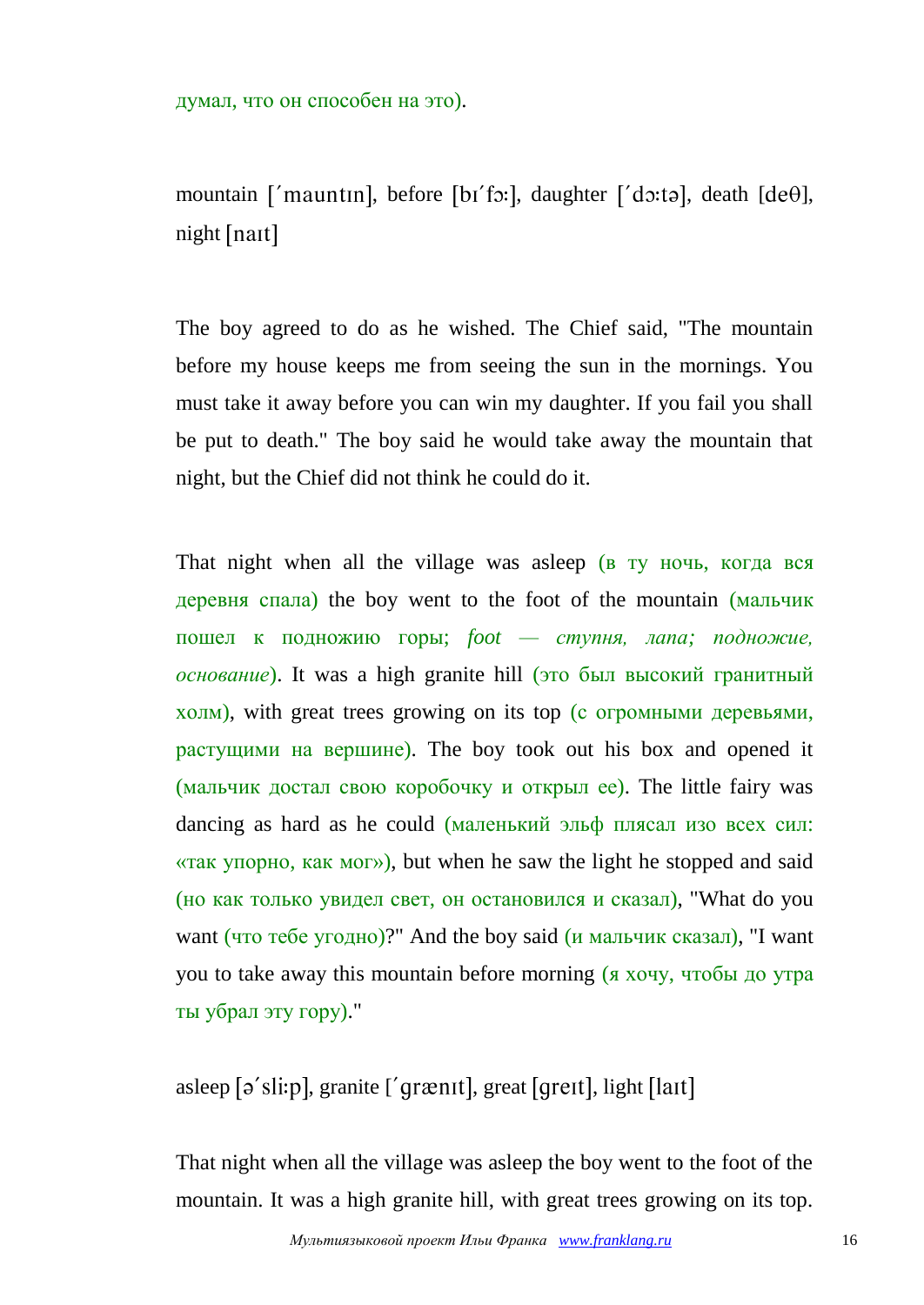The boy took out his box and opened it. The little fairy was dancing as hard as he could, but when he saw the light he stopped and said, "What do you want?" And the boy said, "I want you to take away this mountain before morning."

"It shall be done (будет сделано)," said the little man (сказал человечек). Then the boy closed the box and lay down and went to sleep (затем мальчик закрыл коробку, лег и уснул; *to go to sleep засыпать*). He slept soundly all night (он проспал крепко всю ночь; *to sleep — спать; soundly — крепко, беспробудно; sound — здоровый, крепкий*). When he awoke in the early morning the mountain was gone (когда он проснулся рано утром, гора исчезла; *to awake просыпаться; to be gone — исчезнуть: «быть ушедшим»*). All around was only a level meadow (/вместо нее/ вокруг был лишь только ровный луг). The sun was still low in the eastern sky (солнце только всходило на востоке: «было еще низко в восточном небе»), but all the village could see it (но оно было видно всей деревне). When the Chief awoke (когда проснулся вождь), he wondered greatly (он очень удивился; *greatly — очень, весьма, значительно, сильно, чрезвычайно*). He thought he had lost his daughter at last (он подумал, что придется, наконец, расстаться с дочерью; *to think — думать; to lose — не сохранять, терять /что-либо/, утрачивать*). But he decided to set another hard task for the boy to do (но он решил поставить перед мальчиком другую задачу).

soundly ['saundli], early ['a:li], meadow ['medau], wonder  $\lceil$ ' wander], lost  $\lceil$ lost], last  $\lceil$ la:st]

"It shall be done," said the little man. Then the boy closed the box and lay down and went to sleep. He slept soundly all night. When he awoke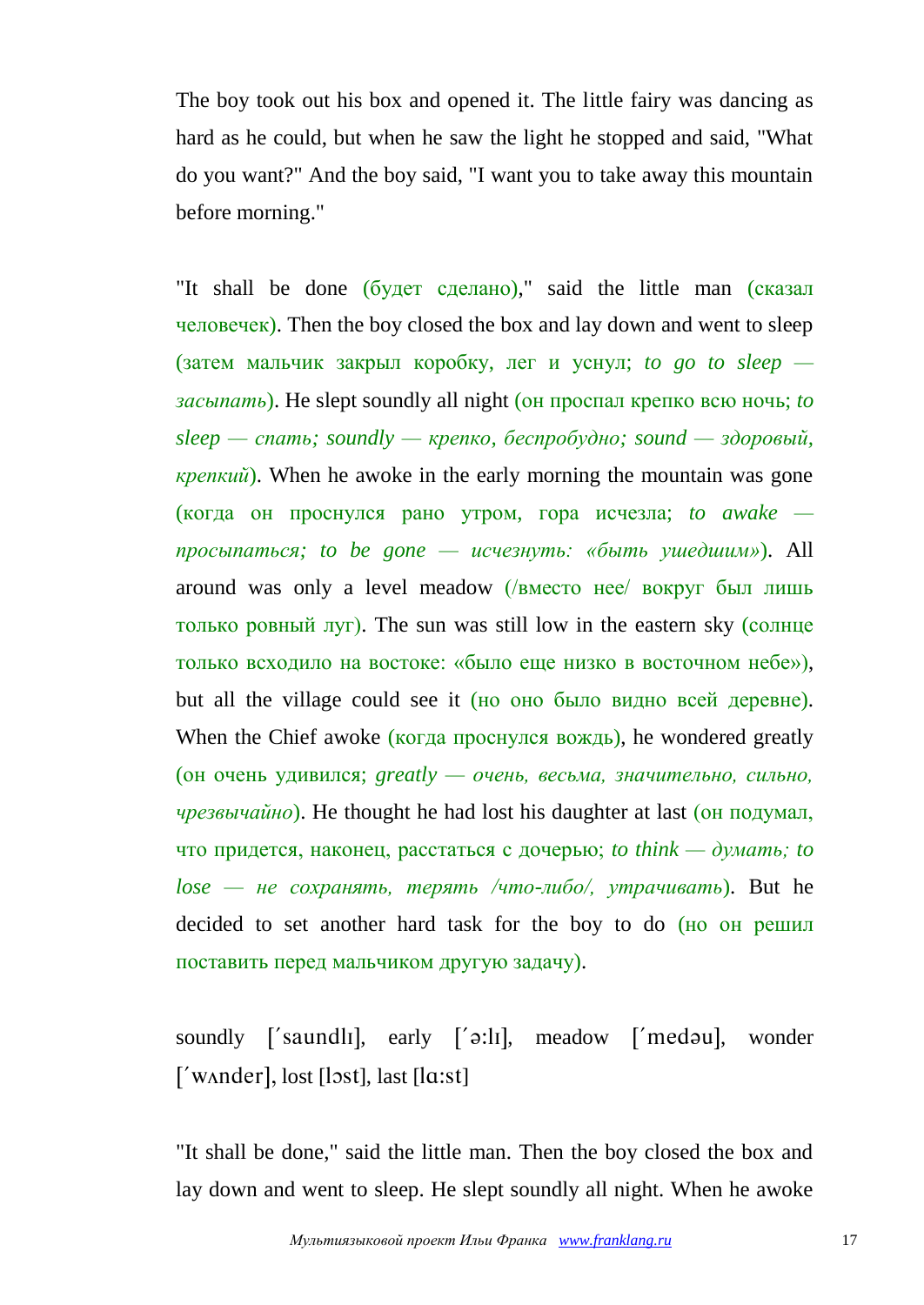in the early morning the mountain was gone. All around was only a level meadow. The sun was still low in the eastern sky, but all the village could see it. When the Chief awoke, he wondered greatly. He thought he had lost his daughter at last. But he decided to set another hard task for the boy to do.

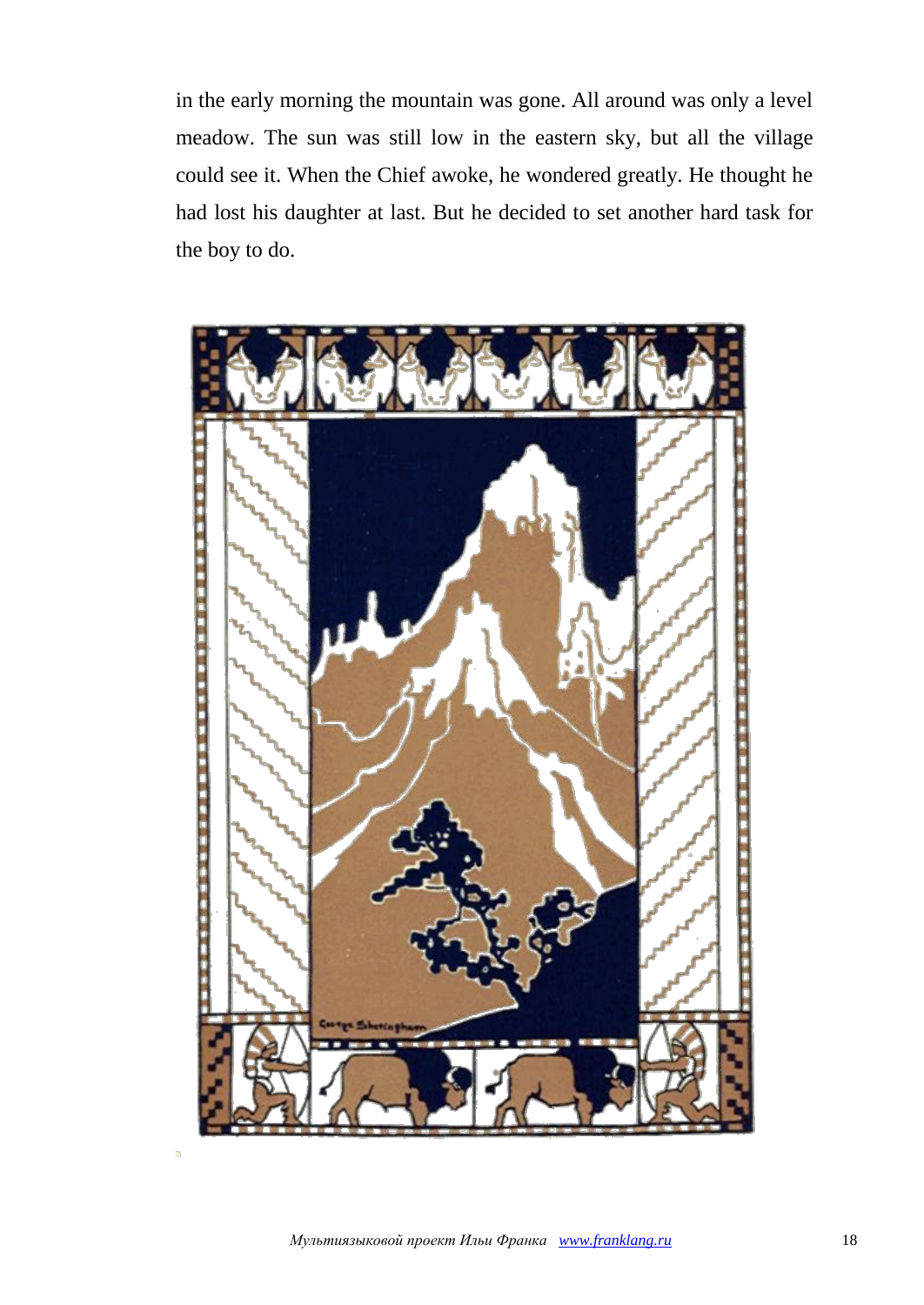Soon the boy went to the Chief to claim his bride (вскоре мальчик пошел к вождю, чтобы потребовать свою невесту). But the Chief said (но вождь сказал), "You must do another task for me (ты должен выполнить еще одно задание для меня). Not far away there is a village where my enemies live (недалеко есть деревня, в которой живут мои враги). They have caused me great trouble (они причиняют мне большое беспокойство; *to cause — служить причиной; cause причина*). You must destroy the village (ты должен разрушить эту деревню) and drive all the people away (и выгнать всех людей; *to drive — гнать*) before you can win my daughter (прежде, чем сможешь получить мою дочь). If you fail to do it to-night (если тебе не удастся сделать это сегодня ночью), you shall be put to death tomorrow (завтра тебя казнят)." The boy agreed to do as he wished (мальчик согласился сделать так, как он хочет). And the Chief thought the boy would surely be killed in making the attempt (а вождь подумал, что мальчика непременно убьют, когда он попытается это сделать; *to make an attempt — сделать попытку*).

another  $\lceil \frac{\alpha}{\text{max}} \rceil$ , trouble  $\lceil \frac{\text{tr}}{\text{min}} \rceil$ , destroy  $\lceil \text{dist}(\rceil \text{tr}) \rceil$ , people  $\lceil \text{pi:pl} \rceil$ , attempt [a'tempt]

Soon the boy went to the Chief to claim his bride. But the Chief said, "You must do another task for me. Not far away there is a village where my enemies live. They have caused me great trouble. You must destroy the village and drive all the people away before you can win my daughter. If you fail to do it to-night, you shall be put to death tomorrow." The boy agreed to do as he wished. And the Chief thought the boy would surely be killed in making the attempt.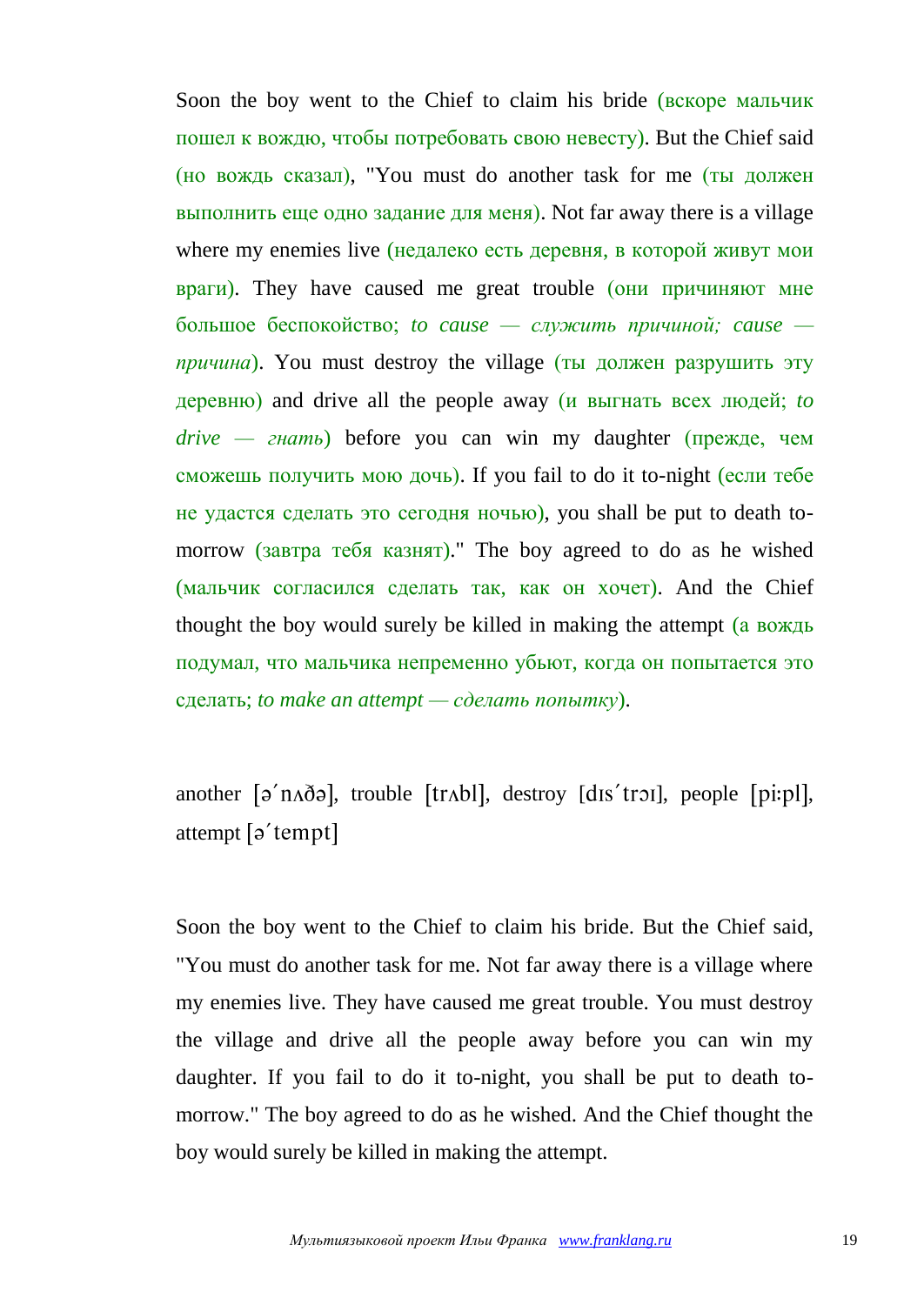That night the boy set out for the distant village (в ту ночь мальчик отправился в дальнюю деревню). He ran very fast and soon reached the border of it (он бежал очень быстро и скоро добрался до ее окраины; *to run — бежать; border — граница, край*). Then he took out his box and opened it (потом он вынул свою коробочку и открыл ее; *to take out — вынимать*). The fairy stopped dancing and said (эльф перестал плясать и сказал), "What do you want (что тебе угодно)?" "I want you to destroy this village to-night (я хочу, чтобы сегодня ночью ты разрушил эту деревню: «хочу тебя разрушить эту деревню…») and drive all the people away  $(\mu$  прогнал всех людей)," said the boy (сказал мальчик). "It shall be done (будет сделано)," said the fairy (сказал эльф).

distant  $\lceil \dot{d} \rceil$  dist(a)nt, village  $\lceil \dot{d} \rceil$ , border  $\lceil \dot{d} \rceil$ , to-night  $\lceil \dot{d} \rceil$  nait done [dʌn]

That night the boy set out for the distant village. He ran very fast and soon reached the border of it. Then he took out his box and opened it. The fairy stopped dancing and said, "What do you want?" "I want you to destroy this village to-night and drive all the people away," said the boy. "It shall be done," said the fairy.

Then the boy closed the box and went to sleep under a tree (затем мальчик закрыл коробочку и заснул: «пошел спать» под деревом). He slept soundly all night (он крепко проспал всю ночь; *to sleep спать*). In the morning when he awoke (утром, когда он проснулся), there was no village in sight (деревни как не бывало; *in sight — в поле зрения; sight — зрение; поле зрения, видимость*). All around him was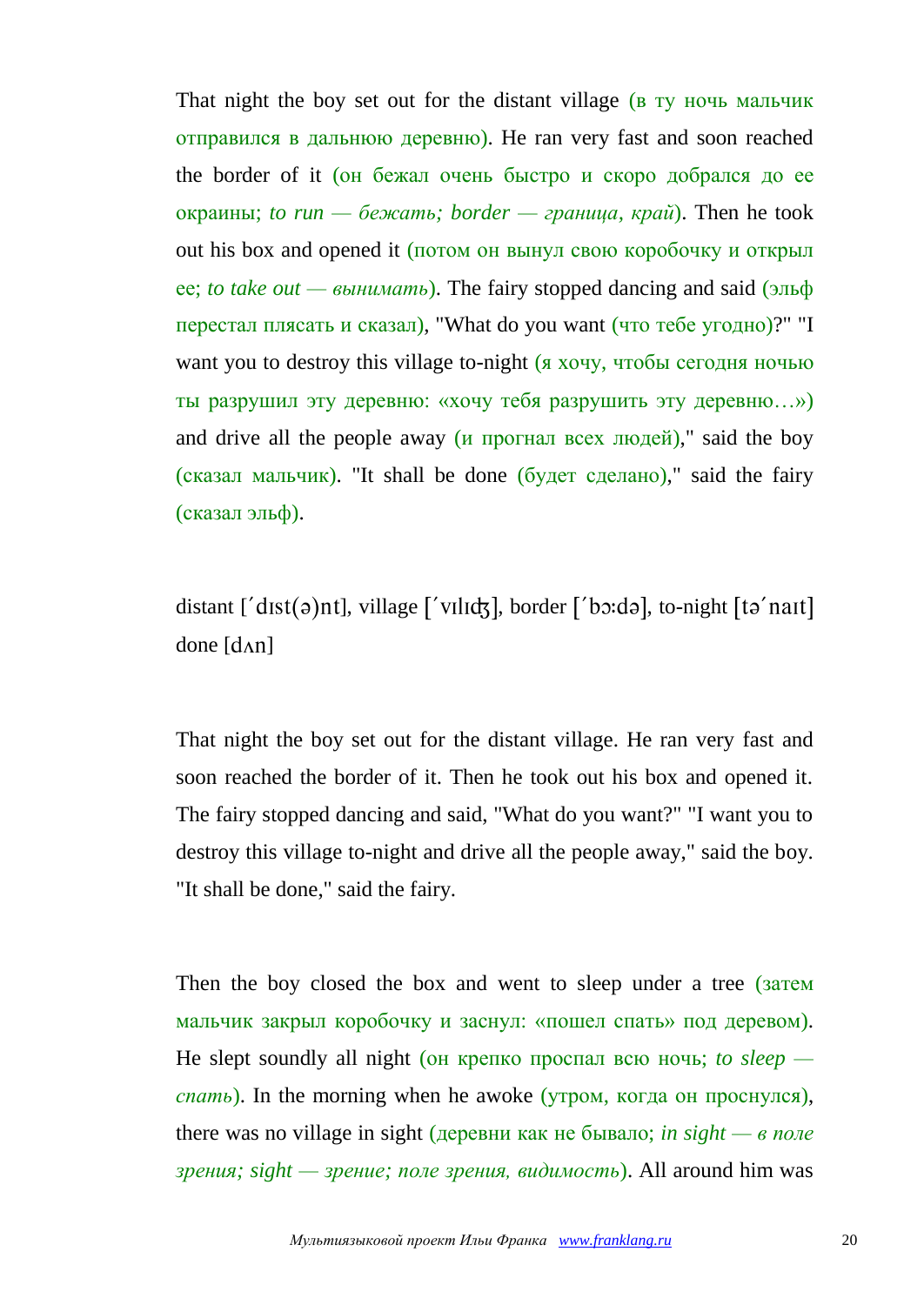silence (вокруг него везде была тишина); not a sound of life came to him but the sounds of the forest (ни одного звука жизни не долетало до него, кроме голосов леса; *to come — приходить, доходить*); the village had been destroyed in the night (деревня была ночью разрушена) and all its people were now far away (а все ее жители теперь были уже далеко).

## silence ['sailəns], forest ['forist], sound [saving], people [pi:pl]

Then the boy closed the box and went to sleep under a tree. He slept soundly all night. In the morning when he awoke, there was no village in sight. All around him was silence; not a sound of life came to him but the sounds of the forest; the village had been destroyed in the night and all its people were now far away.

Then the boy went back and told the Chief that he had done the deed (тогда мальчик вернулся и рассказал вождю, что он выполнил задание: «сделал дело»). The Chief sent a messenger to see if the boy spoke the truth (вождь отправил гонца посмотреть, правду ли говорит мальчик; *to send — посылать; messenger — вестник, глашатай, посыльный, курьер*), and the messenger came back and said that the task had been done (и посланник вернулся и сказал, что задание было выполнено; *to come back — возвращаться*). Then the Chief knew that he was beaten (тогда вождь понял, что проиграл: «был бит»; *to beat — бить; побеждать*). He knew that the boy had very great power (он узнал = *понял*, что мальчик обладает огромной силой) which he could not understand (понять которую он не мог), and he said, "You may take my lovely daughter (ты можешь забрать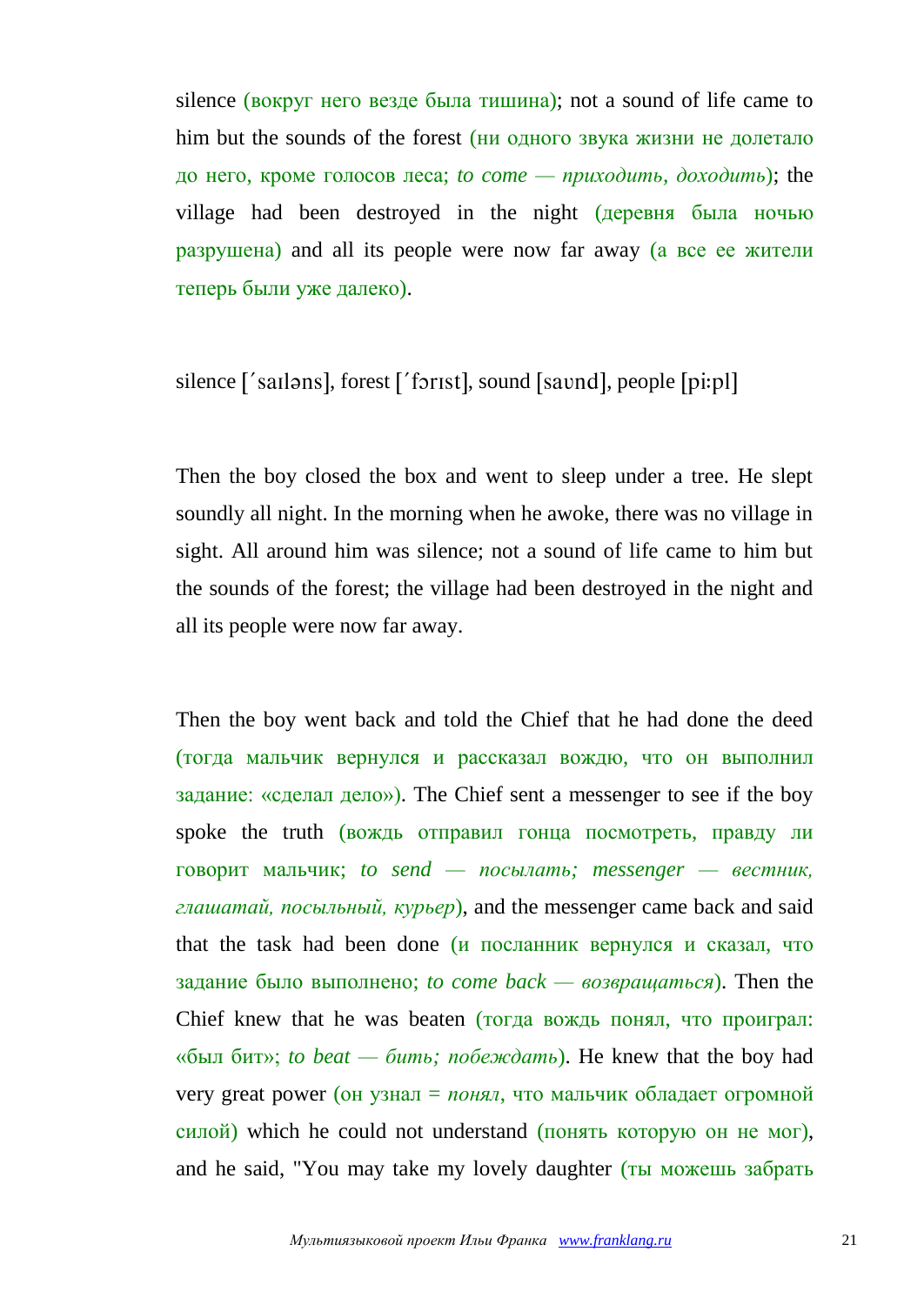мою прекрасную дочь)." So the boy took the girl as his wife and comrade (так девушка стала женой мальчика и его товарищем: «мальчик взял девушку в жены и товарищи»). The Chief gave them a great lodge to live in and servants to wait on them (вождь отдал им большой вигвам, чтобы было где жить, и слуг, чтобы прислуживали им;  $\log e - \partial \omega$ иик; вигвам), and they were very happy (и они были очень счастливы).

messenger  $\lceil \text{′mesind} \cdot \sigma \rceil$ , truth  $\lceil \text{tru} \cdot \theta \rceil$ , lovely  $\lceil \text{′lavl} \cdot \text{ln} \cdot \sigma \rceil$ , daughter  $\lceil \text{′d} \cdot \sigma \cdot \sigma \rceil$ 

Then the boy went back and told the Chief that he had done the deed. The Chief sent a messenger to see if the boy spoke the truth, and the messenger came back and said that the task had been done. Then the Chief knew that he was beaten. He knew that the boy had very great power which he could not understand, and he said, "You may take my lovely daughter." So the boy took the girl as his wife and comrade. The Chief gave them a great lodge to live in and servants to wait on them, and they were very happy.

But their happiness was soon ended for a time (но скоро счастье им изменило: «закончилось на /продолжительное/ время»). One day the boy went away with many others to hunt far in the forest (однажды мальчик отправился вместе с другими охотиться далеко в лес). He put on a hunting suit (он надел охотничий костюм), but he forgot to take his magic box along with him (но забыл взять с собой свою волшебную коробочку; *to forget — забывать*). He left it behind in the pocket of his coat (он забыл ее в кармане куртки; *to leave behind забывать /что-либо где-либо/: «оставлять позади/за собой»*). In the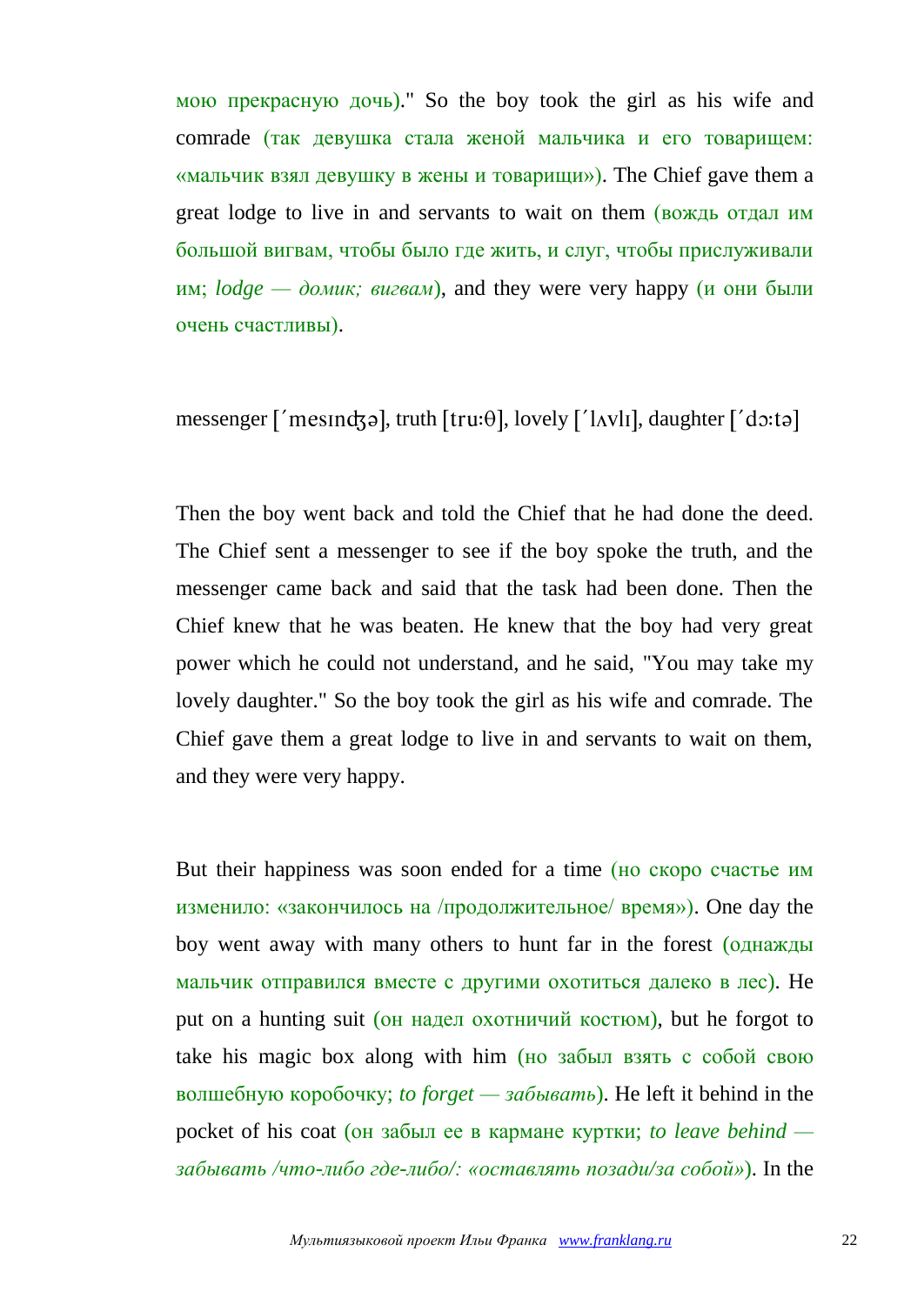house was a wicked servant (один из слуг в доме был вороватым; *wicked — злой, безнравственный, нечестный*) who wanted the boy's possessions for himself (и был не прочь прихватить кое-что из вещей мальчика себе: «который хотел имущество мальчика для себя»; *possession — имущество, собственность; to possess — владеть, иметь, обладать*).

suit [sju:t], magic ['mædʒɪk], behind [bɪ'haɪnd], wicked ['wɪkɪd], possessions  $[pq'ze](q)nz$ 

But their happiness was soon ended for a time. One day the boy went away with many others to hunt far in the forest. He put on a hunting suit, but he forgot to take his magic box along with him. He left it behind in the pocket of his coat. In the house was a wicked servant who wanted the boy's possessions for himself.

One day he had seen his master opening the box and talking to it (однажды он видел, как его хозяин открывал коробку и что-то говорил с ней). He wondered what his master meant and what was in the box (ему стало интересно, зачем он это делал и что было в коробке; *to mean — намереваться, иметь в виду*). When his master had gone hunting (когда хозяин уехал на охоту), the servant went to hang up his clothes (слуга пошел развесить его одежду). He found the box in the coat pocket (в кармане куртки он обнаружил коробку; *to find — находить*). He took it out and opened it (он вынул ее и открыл). Inside, the little man was dancing as hard as he could (внутри изо всех сил отплясывал маленький человечек; *as hard as he could так рьяно, как он мог*).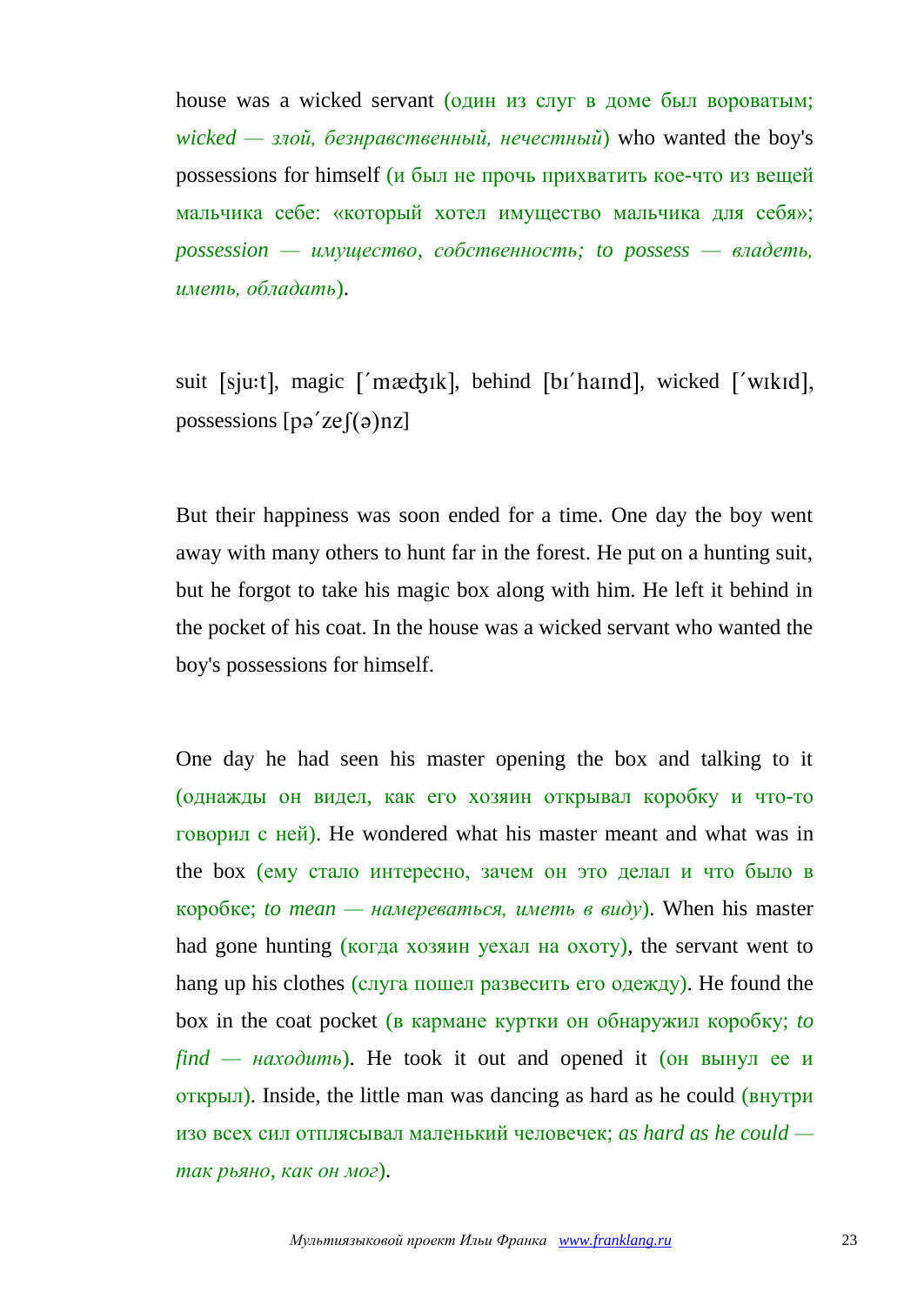master ['mɑ:stə], servant ['sə:v(ə)nt], clothes [kləuðz], inside  $\left[ \right.$  in'said]

One day he had seen his master opening the box and talking to it. He wondered what his master meant and what was in the box. When his master had gone hunting, the servant went to hang up his clothes. He found the box in the coat pocket. He took it out and opened it. Inside, the little man was dancing as hard as he could.

When he saw the light, he stopped and said (когда он увидел свет, он остановился и сказал), "What do you want (что тебе угодно)?" The servant knew that at last he had found the secret of his master's power (слуга понял, что наконец-то он нашел секрет /магической/ силы своего хозяина). "What do you want me to do (что ты хочешь, чтобы я сделал: «что ты хочешь меня сделать»)?" repeated the little man (повторил человечек). The man-servant said (слуга сказал), "I want you at once to remove this house and all it contains to some place far away (я хочу, чтобы ты тут же перенес этот дом и все его содержимое подальше отсюда: «в какое-нибудь далекое место»; *to remove — передвигать, перемещать*)." Then he closed the box (затем он закрыл коробку). At once there was darkness (сразу стало темно), and when light came again in a few seconds (а когда через несколько секунд опять стало светло: «свет пришел вновь = вернулся»), the house and all in it were far away in the depths of the forest (дом и все, что в нем, были далеко-далеко в чаще леса; *depth — глубина; deep глубокий*). The servant was very pleased (слуга остался очень доволен).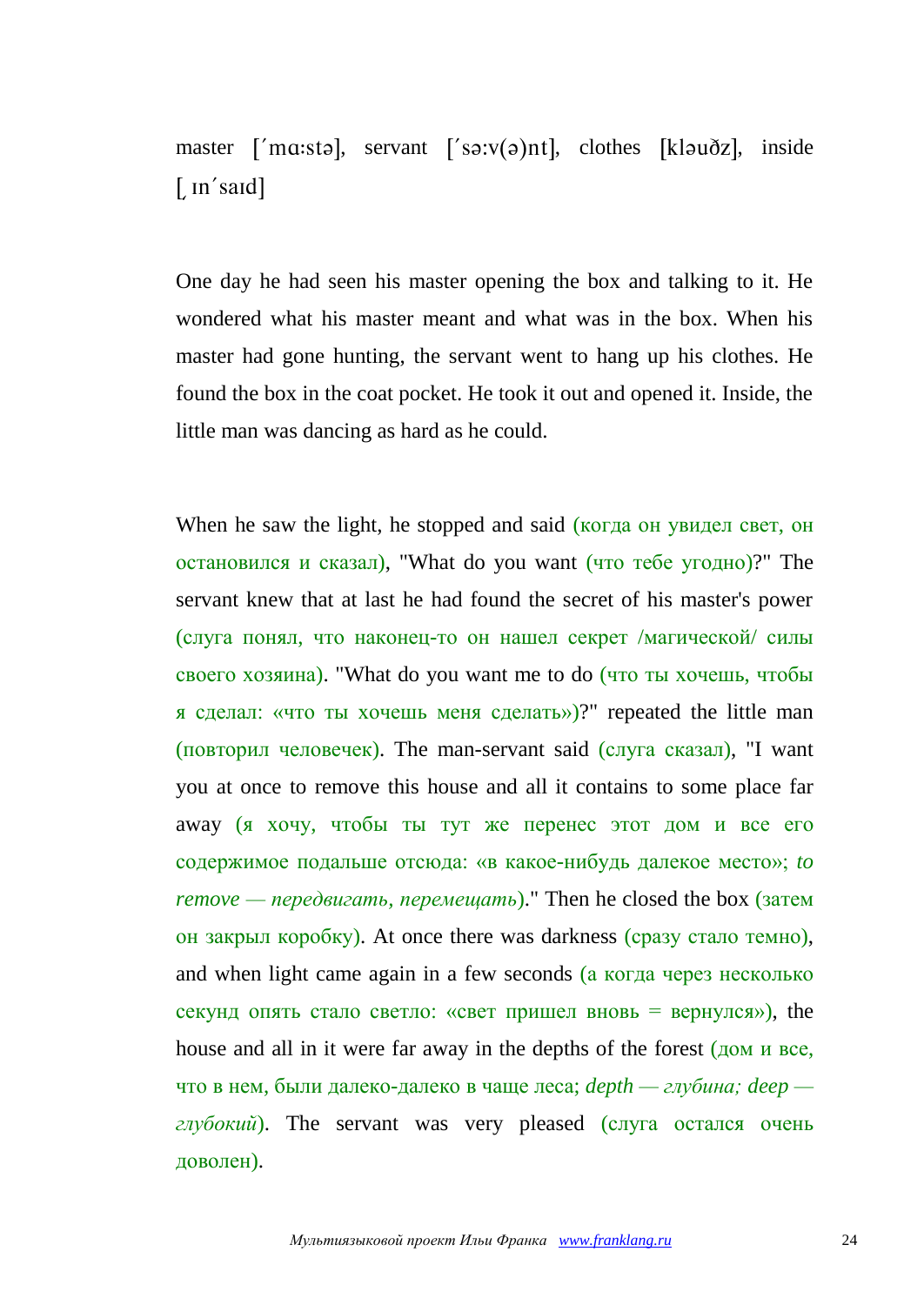secret ['si:krɪt], remove [rɪ'mu:v], repeat [rɪ'pi:t], darkness ['dɑ:knəs]

When he saw the light, he stopped and said, "What do you want?" The servant knew that at last he had found the secret of his master's power. "What do you want me to do?" repeated the little man. The man-servant said, "I want you at once to remove this house and all it contains to some place far away." Then he closed the box. At once there was darkness, and when light came again in a few seconds, the house and all in it were far away in the depths of the forest. The servant was very pleased.

Soon the hunters came back (скоро вернулись охотники; *to hunt охотиться*). They had taken much game (они добыли много дичи; *to take — брать; добывать*). When the boy came to where his home had been (когда мальчик подошел к месту, где раньше был дом), he found that his house was gone (он обнаружил, что дом исчез; *to find находить, встречать, обнаруживать*), and his wife and servants and all his possessions were gone with it (а его жена, слуги и все вещи исчезли вместе с домом). He knew at once what had happened (он сразу догадался, что случилось; to *know — знать*).

hunter ['hʌntə], found [faund], possession  $[pq'zef(q)n]$ , happen  $\lceil \text{hæp}(\mathsf{a})\text{n} \rceil$ 

Soon the hunters came back. They had taken much game. When the boy came to where his home had been, he found that his house was gone, and his wife and servants and all his possessions were gone with it. He knew at once what had happened.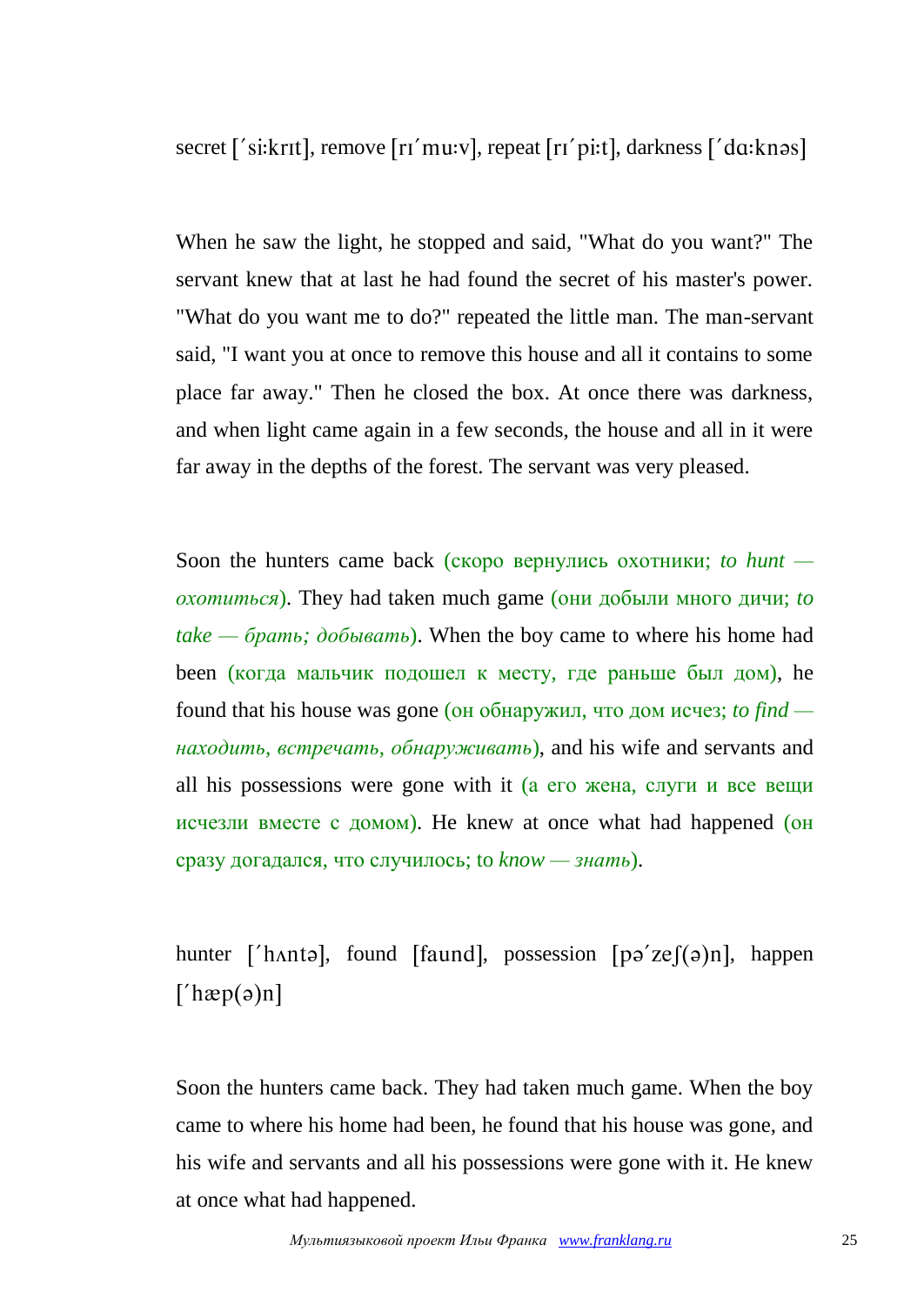But he knew how to overcome his wicked servant (но он знал, как одолеть злого слугу). He took a magic bow and arrow (он взял волшебный лук и стрелу) that his mother had given him before he left his old home long before (которые ему дала мать, прежде чем он задолго до этого покинул свой старый дом; *to give — давать, to leave — оставлять, покидать; long before — задолго до*). Then he went out and shot his arrow into the woods (потом он вышел и запустил стрелу прямо в лес; *to go out — выходить*; *to shoot стрелять*). He ran as fast as he could, following the arrow (он бежал за стрелой изо всех сил: «так быстро, как мог»; *to run — бежать*). He ran so fast that he could follow it in its flight (он бежал так быстро, что не отставал от стрелы: «что мог сопровождать ее в полете»; *to follow — сопровождать, преследовать, гнаться, следовать, идти за*). And he kept under the arrow as it sped on and on (и бежал прямо под стрелой, в то время как она неслась и неслась вперед; *to keep under — держаться под; to speed — двигаться поспешно, пролетать, мчаться; speed — скорость, темп*).

overcome  $\lceil$  auva' k $\Delta$ m, bow  $\lceil$ bau, fast  $\lceil$ fa:st, flight  $\lceil$ flait $\rceil$ 

But he knew how to overcome his wicked servant. He took a magic bow and arrow that his mother had given him before he left his old home long before. Then he went out and shot his arrow into the woods. He ran as fast as he could, following the arrow. He ran so fast that he could follow it in its flight. And he kept under the arrow as it sped on and on.

When the arrow dropped far in the forest, the boy stopped (когда стрела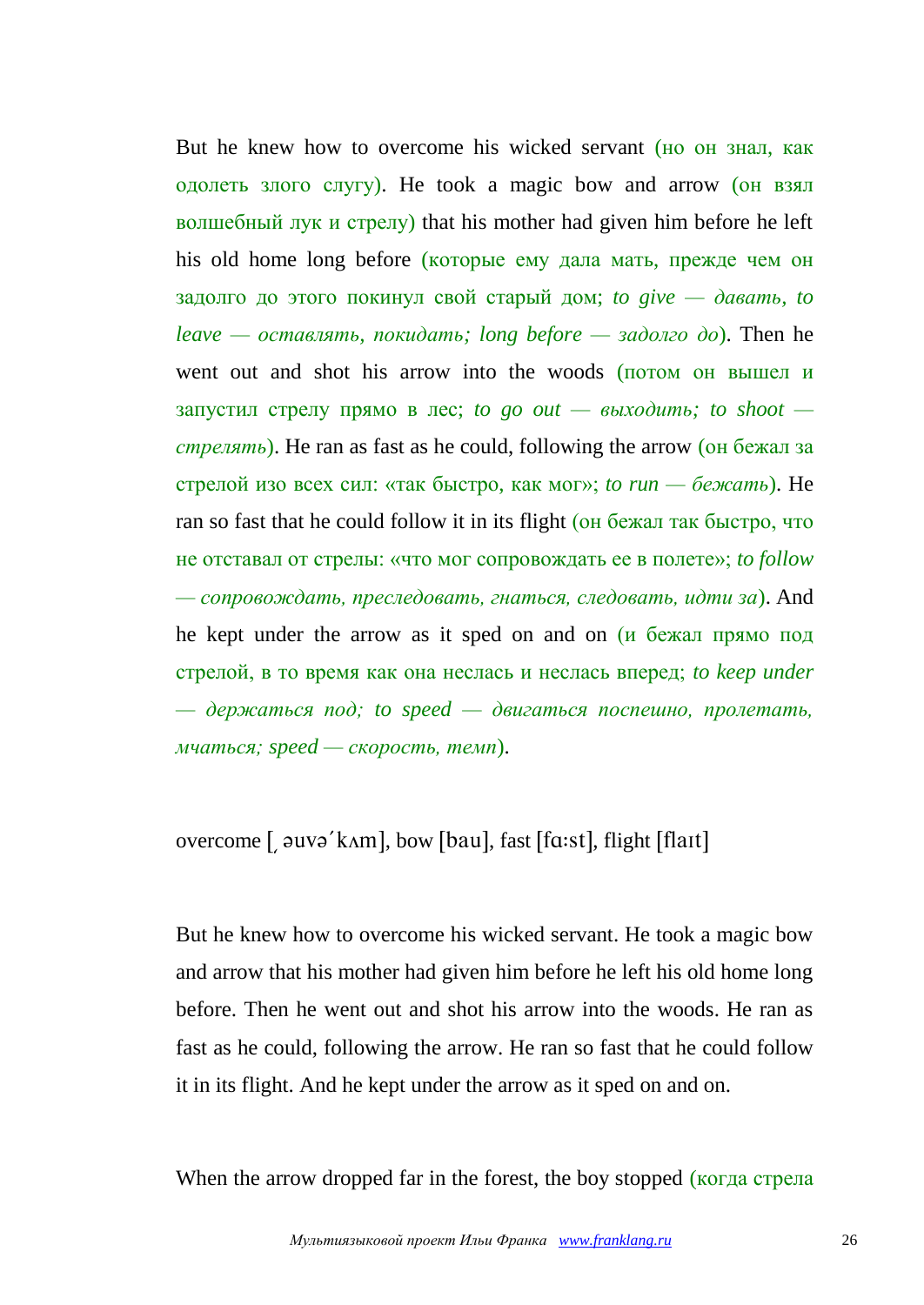упала далеко в лесу, мальчик остановился). Not far in front of him he saw his own house (недалеко перед собой он увидел свой собственный дом). He hid among the trees until night came (он спрятался среди деревьев до наступления темноты: «пока /не/ пришла ночь»; *to hide — прятать/ся/; night — ночь*). Then he crept softly to the house (затем он тихо прокрался в дом; *to creep ползать; красться, подкрадываться*). There was not a sound (стояла мертвая тишина: «не было ни звука»). Every one was asleep (все спали: «каждый был спящим»). He went in, and there, sure enough, was his coat hanging on a peg (он вошел, и там, без сомнения  $=$ *смотри-ка*, на крючке висела его куртка; *to go in — входить; sure enough — действительно, конечно; без сомнения: «достаточно несомненно»*). Не slipped it on (он накинул ее на себя; *to slip скользить; легко снимать, выскальзывать; проскальзывать, легко надевать /об одежде и т. п./*), and in the pocket he found the magic box (и в кармане обнаружил волшебную коробочку; *to find находить*).

front [fr $\Lambda$ nt], among [ə'm $\Lambda$ n], sure [' $\lceil \mu$ ə], enough [i'n $\Lambda$ f], pocket  $['pokit]$ 

When the arrow dropped far in the forest, the boy stopped. Not far in front of him he saw his own house. He hid among the trees until night came. Then he crept softly to the house. There was not a sound. Every one was asleep. He went in, and there, sure enough, was his coat hanging on a peg. He slipped it on, and in the pocket he found the magic box.

He opened it (он открыл ее), and there was the little man dancing as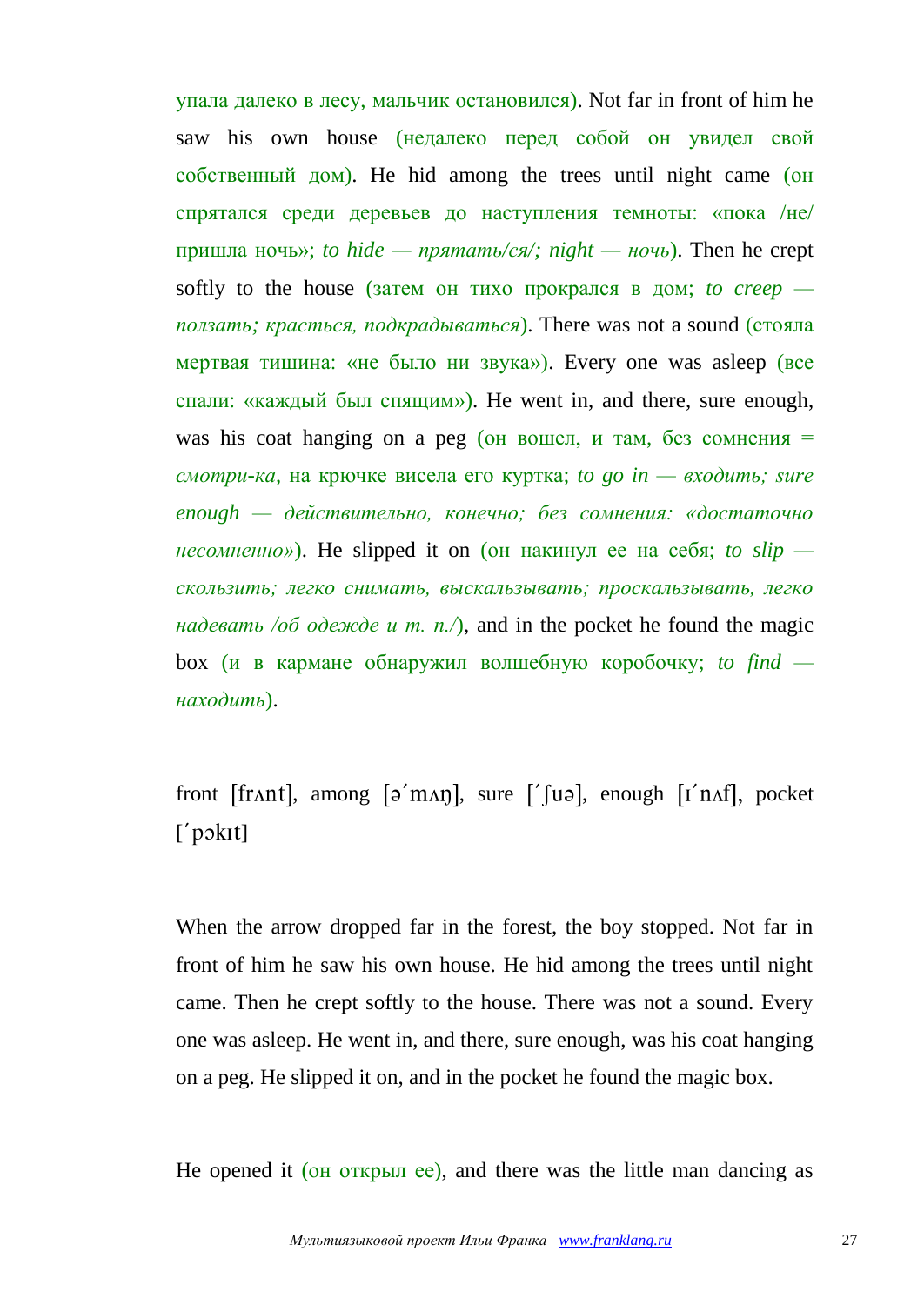hard as he could (и в ней изо всех сил отплясывал маленький человечек). When the cover was lifted (когда крышку была снята; *to lift — поднимать; снимать*), the little man stopped and said (человечек остановился и спросил), "What do you want (что угодно: «что ты хочешь»)?" The boy said, "I want you at once to take this house and all it contains back to the village where it was before (я хочу, чтобы ты немедленно перенес этот дом и все, что в нем есть, в деревню, где он был до этого; *to contain — содержать*)." The little man said (человечек сказал), "It shall be done (будет сделано)."

cover ['kʌvə], once [wʌns], contain [kən'teɪn], village ['vɪlɪdʒ]

He opened it, and there was the little man dancing as hard as he could. When the cover was lifted, the little man stopped and said, "What do you want?" The boy said, "I want you at once to take this house and all it contains back to the village where it was before." The little man said, "It shall be done."

Then the boy went to sleep (после этого мальчик пошел спать). He awoke in the morning before the others were up (он проснулся утром раньше, чем встали остальные; *to awake — просыпаться*), and sure enough the house was back in the village (и конечно же дом был уже на месте: «был обратно» в деревне = вернулся в деревню). Then the boy asked the little man in the box to punish the wicked servant (потом мальчик попросил человечка в коробочке наказать злого слугу). And the servant was sent far away to be a wanderer on the face of the earth (и слуга был послан скитаться по белу свету; *to send away отсылать; wanderer — странник, скиталец; the face of the earth —*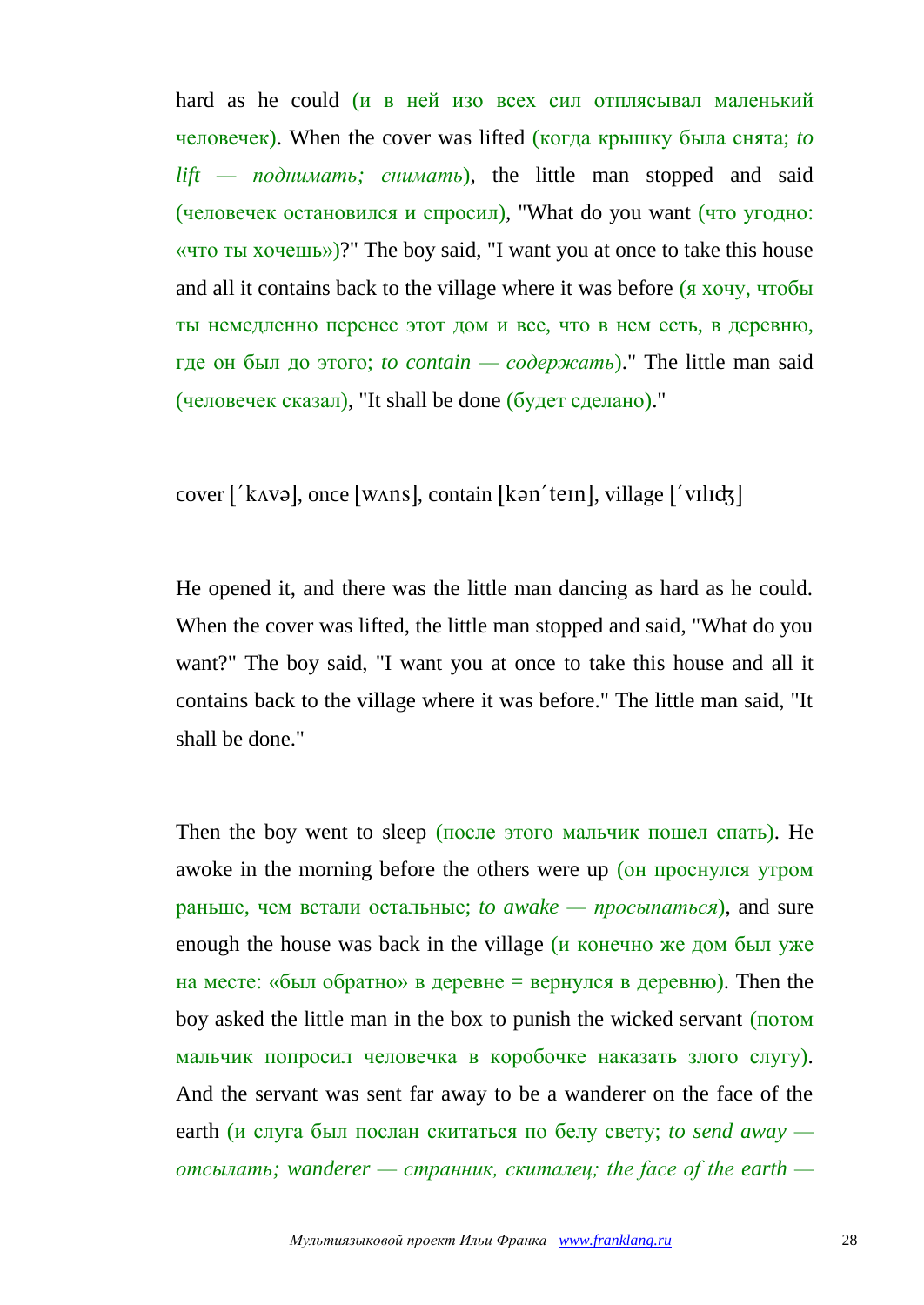*земная поверхность*); and he wanders about to this day (и он бродит повсюду по сей день; *about — кругом; повсюду*), and he is always looking for something that never comes (и постоянно ищет что-то, что никогда не приходит = чего никогда не находит), and he has always beautiful dreams that never come true (и его прекрасные сны никогда не сбываются: «у него всегда прекрасные сны, которые никогда не сбываются»; *true — верный, правильный; достоверный*).

## sure  $\lceil \text{uə} \rceil$ , enough  $\lceil \text{r'nafl} \rceil$ , earth  $\lceil \text{a:0} \rceil$ , wander  $\lceil \text{'wonda} \rceil$

Then the boy went to sleep. He awoke in the morning before the others were up, and sure enough the house was back in the village. Then the boy asked the little man in the box to punish the wicked servant. And the servant was sent far away to be a wanderer on the face of the earth; and he wanders about to this day, and he is always looking for something that never comes, and he has always beautiful dreams that never come true.

After that, the boy and his wife lived happily (после этого мальчик счастливо жил со своей женой). The boy never again left the box behind him (мальчик больше никогда не забывал свою коробочку; *to leave behind — оставлять cзади/позади; забывать /что-либо гделибо/*); he kept it always with him (и всегда держал ее при себе; *to keep — держать, сохранять; оставлять себе*). And when he wanted anything (и когда ему чего-то хотелось), the little fairy always brought it to him (маленький эльф всегда приносил ему это; *to bring приносить*). Soon the old Chief died (вскоре старый вождь умер), and the boy became Chief in his place (и мальчик стал вождем вместо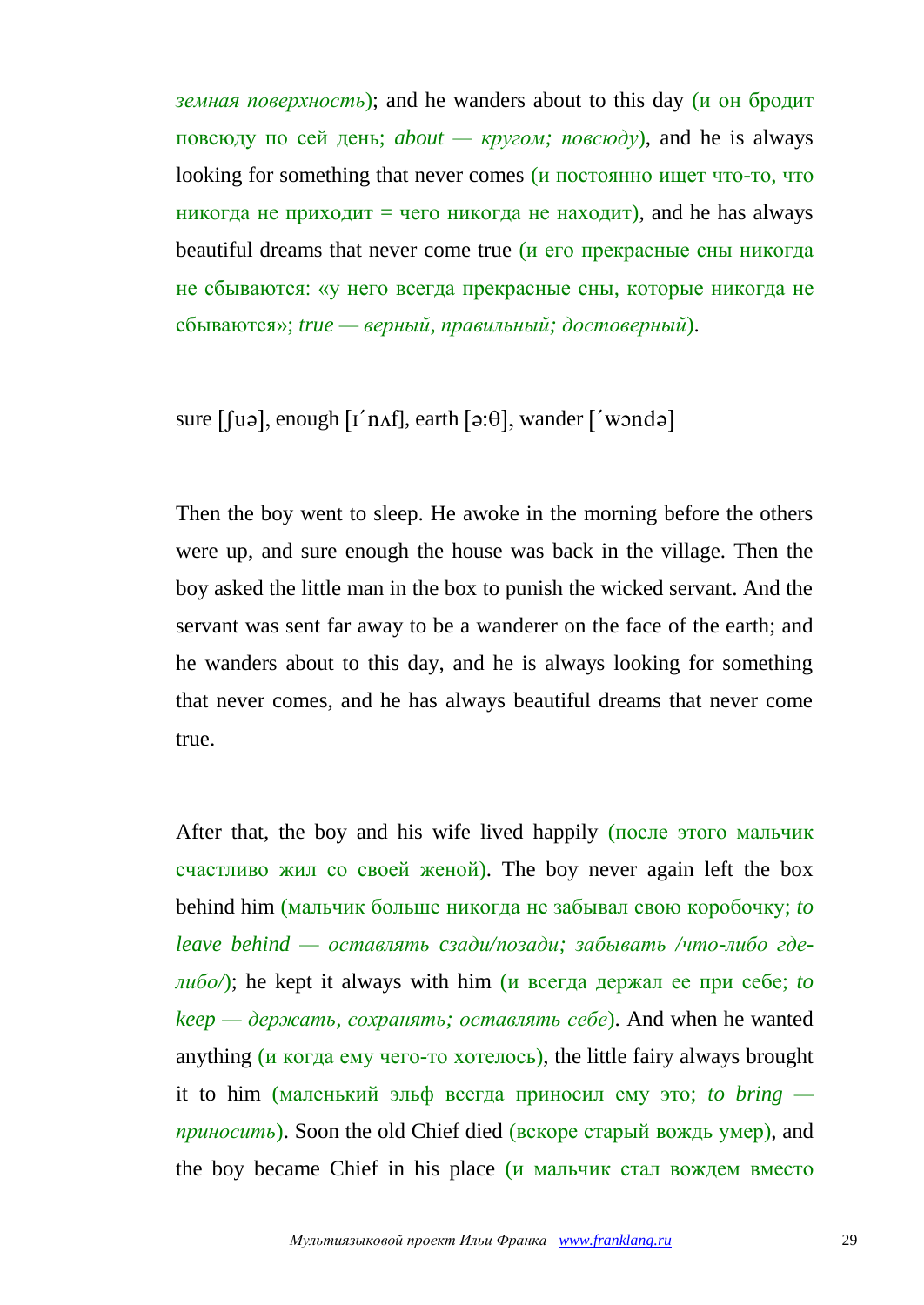него; *to become — становиться*). He travelled the road of Long Life over which the wrinkled old man had come (он путешествовал по той же дороге Долгой Жизни, по которой до него прошел старик с морщинистым лицом).

happily  $\lceil \cdot \rceil$  happill, behind  $\lceil \cdot \rceil$  hand, which  $\lceil \cdot \rceil$ , wrinkled  $\lceil \cdot \rceil$  happilly  $\lceil \cdot \rceil$ 

After that, the boy and his wife lived happily. The boy never again left the box behind him; he kept it always with him. And when he wanted anything, the little fairy always brought it to him. Soon the old Chief died, and the boy became Chief in his place. He travelled the road of Long Life over which the wrinkled old man had come.

When he grew old (когда он стал старым; *to grow — становиться*), he asked the fairy in the box to bring him back to the Land of Youth (OH) попросил эльфа в коробочке перенести его назад в Страну Юности; *land — страна, земля, суша*), but that was the one thing the dancing fairy could not do (но это было едиственное, чего пляшущий эльф не мог сделать; *thing — вещь*). So at the end of the long road the old man disappeared over the hill (так что в конце своей длинной дороги старик исчез за холмом) and left his box behind him with the great deeds it had done (*и* оставил после себя коробочку и великие дела, которые она сделала; *to leave behind — оставлять после себя: «позади»*).

grew [gru:], old [əuld], Youth [ju: $\theta$ ], disappear [dizə'piə]